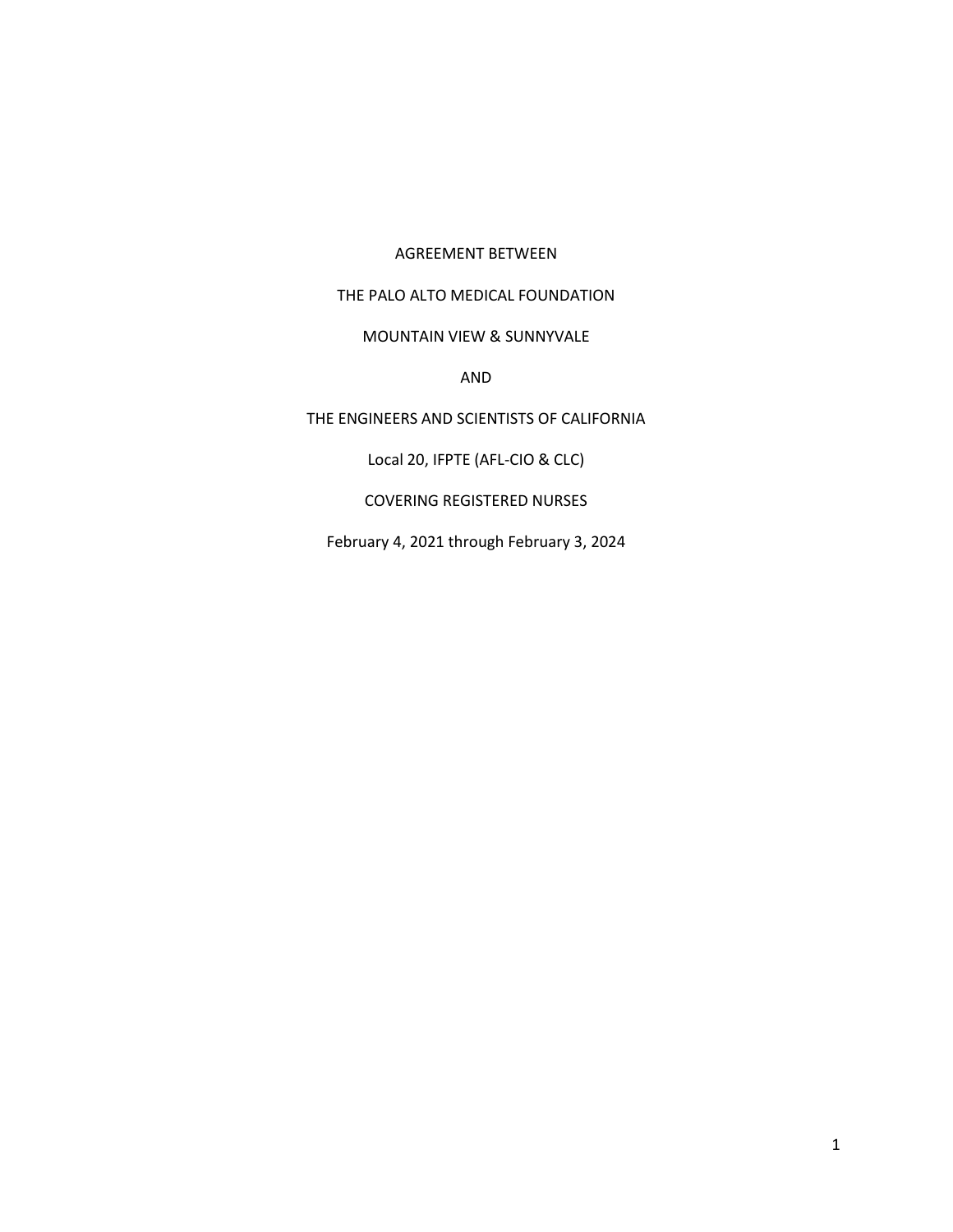### TABLE OF CONTENTS

|                |                |                                                           | Page           |
|----------------|----------------|-----------------------------------------------------------|----------------|
|                |                |                                                           | Number         |
| <b>SECTION</b> | $\mathbf{1}$   | <b>RECOGNITION</b>                                        | 3              |
| <b>SECTION</b> | $\overline{2}$ | <b>WAGES</b>                                              | 3              |
| <b>SECTION</b> | 3              | <b>DIFFERENTIALS</b>                                      | 4              |
| <b>SECTION</b> | 4              | <b>CATEGORIES OF EMPLOYEES</b>                            | 5              |
| <b>SECTION</b> | 5              | <b>SENIORITY</b>                                          | 5              |
| <b>SECTION</b> | 6              | <b>INTRODUCTORY PERIOD</b>                                | 6              |
| <b>SECTION</b> | 7              | <b>HOURS OF WORK AND OVERTIME</b>                         | 6              |
| <b>SECTION</b> | 8              | <b>MEAL AND REST PERIOD</b>                               | $\overline{7}$ |
| <b>SECTION</b> | 9              | <b>WORK SCHEDULES</b>                                     | $\overline{7}$ |
| <b>SECTION</b> | 10             | <b>ALTERNATIVE WORK SCHEDULES</b>                         | 8              |
| <b>SECTION</b> | 11             | MEETINGS/IN-SERVICE TRAINING (COMPENSATION FOR REGISTERED |                |
|                |                | <b>NURSE ATTENDANCE)</b>                                  | 8              |
| <b>SECTION</b> | 12             | PAID TIME OFF (PTO)                                       | 9              |
| <b>SECTION</b> | 13             | CONVENIENCE TIME OFF (CTO) AND CANCELATION                | 11             |
| <b>SECTION</b> | 14             | <b>HOLIDAYS</b>                                           | 11             |
| <b>SECTION</b> | 15             | MEDICAL LEAVE, FAMILY CARE AND PREGNANCY DISABILITY       |                |
|                |                | <b>LEAVES OF ABSENCE</b>                                  | 12             |
| <b>SECTION</b> | 16             | TRANSITIONAL/MODIFIED DUTY                                | 18             |
| <b>SECTION</b> | 17             | SHORT TERM DISABILITY (STD) BENEFIT AND                   |                |
|                |                | LONG TERM DISABILITY (LTD)                                | 18             |
| <b>SECTION</b> | 18             | MEDICAL-DENTAL-VISION, LIFE INSURANCE AND AD&D            |                |
|                |                | <b>BENEFIT PROGRAMS</b>                                   | 20             |
| <b>SECTION</b> | 19             | <b>RETIREMENT</b>                                         | 20             |
| <b>SECTION</b> | 20             | <b>LAYOFF AND RECALL</b>                                  | 21             |
| <b>SECTION</b> | 21             | <b>SEVERANCE PAY</b>                                      | 22             |
| <b>SECTION</b> | 22             | STRIKE AND LOCKOUT                                        | 22             |
| <b>SECTION</b> | 23             | <b>MANAGEMENT FUNCTIONS</b>                               | 22             |
| <b>SECTION</b> | 24             | <b>UNION ACCESS</b>                                       | 23             |
| <b>SECTION</b> | 25             | <b>UNION MEMBERSHIP</b>                                   | 23             |
| <b>SECTION</b> | 26             | <b>GRIEVANCE PROCEDURE</b>                                | 25             |
| <b>SECTION</b> | 27             | REGISTERED NURSES NEGOTIATING COMMITTEE                   | 28             |
| <b>SECTION</b> | 28             | REIMBURSEMENT OF PROFESSIONAL LICENSURE/                  |                |
|                |                | <b>CERTIFICATION FEES AND MEMBERSHIP DUES</b>             | 28             |
| <b>SECTION</b> | 29             | <b>TUITION REIMBURSEMENT</b>                              | 28             |
| <b>SECTION</b> | 30             | <b>BEREAVEMENT LEAVE</b>                                  | 30             |
| <b>SECTION</b> | 31             | <b>JOB POSTINGS</b>                                       | 31             |
| <b>SECTION</b> | 32             | <b>JURY DUTY</b>                                          | 32             |
| <b>SECTION</b> | 33             | NO DISCRIMINATION                                         | 33             |
| <b>SECTION</b> | 34             | SAVINGS CLAUSE                                            | 33             |
| <b>SECTION</b> | 35             | <b>ZIPPER CLAUSE</b>                                      | 33             |
|                |                | <b>TERM OF AGREEMENT</b>                                  | 33             |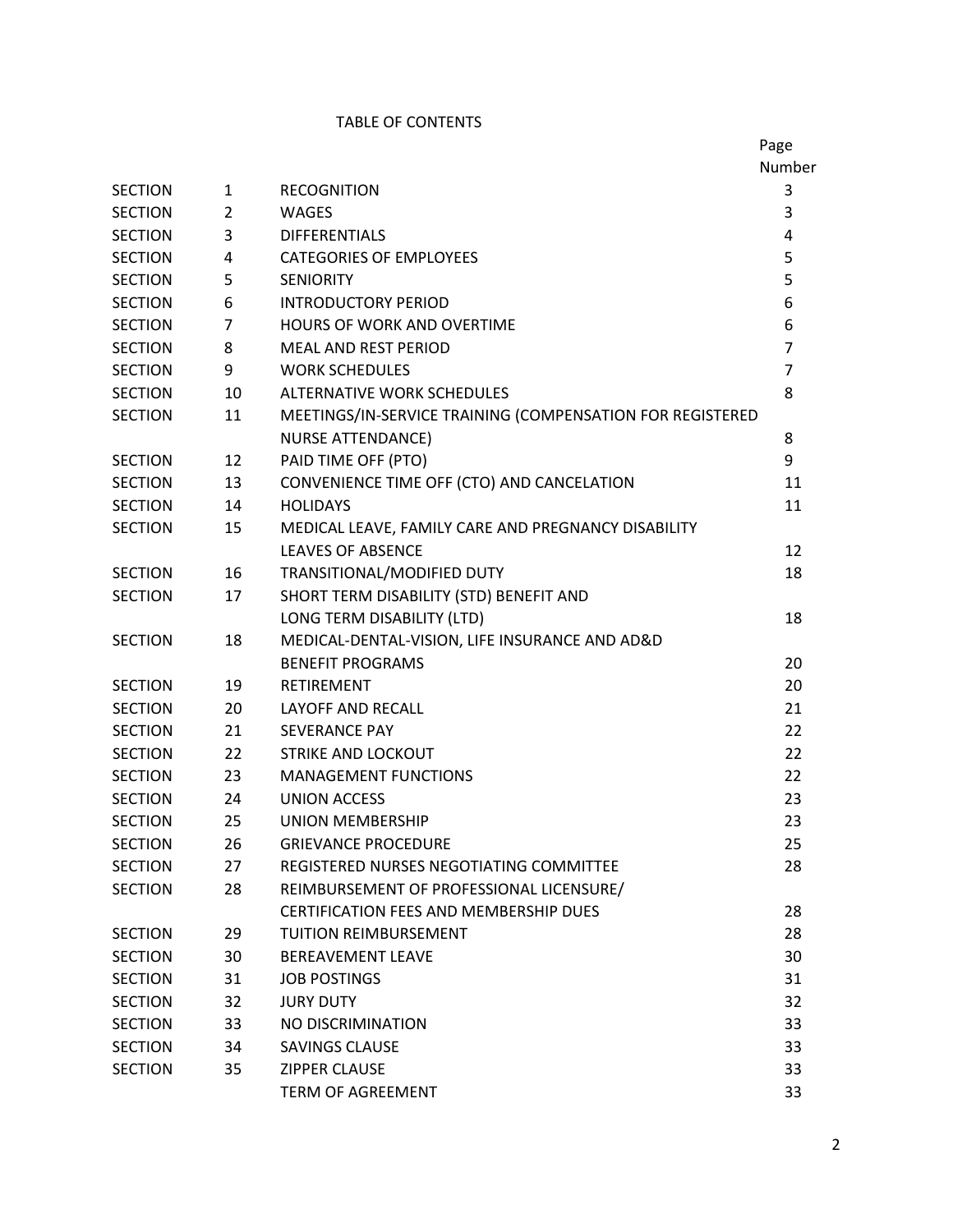# **SECTION 1. RECOGNITION**

The Employer recognizes the Union as the sole bargaining agent for all Registered Nurses, as defined in Section 4 (Categories of Employees), employed by the Employer in its infusion oncology department and other hematology departments at its facilities located at 301 Old San Francisco Road, Sunnyvale, CA and 701 E. El Camino Real, Mountain View, CA; excluding all other employees, Breast Health Navigators / Clinical Nurse Specialists, confidential employees, office clerical employees, guards, and supervisors as defined in the Act.

### **SECTION 2. WAGES**

Wage Grid

| <b>Class</b> | <b>Step</b> | <b>Step</b> | <b>Step</b> | <b>Step</b> | <b>Step</b> | <b>Step</b> | <b>Step</b>      | <b>Step</b> | <b>Step</b> | <b>Step</b> | <b>Step</b> |
|--------------|-------------|-------------|-------------|-------------|-------------|-------------|------------------|-------------|-------------|-------------|-------------|
|              |             | 2           | 3           | 4           | 5           | 6           |                  | 8           | 9           | 10          | 11          |
|              |             |             |             |             |             |             | $(7 \text{ yr})$ | (10         | (15)        | (20)        | (25)        |
|              |             |             |             |             |             |             |                  | yr)         | yr)         | yr)         | yr)         |
| New<br>Grad  | 63.83       |             |             |             |             |             |                  |             |             |             |             |
| FT/PT        | 67.02       | 68.89       | 70.83       | 72.81       | 75.26       | 77.67       | 79.81            | 81.99       | 84.26       | 86.57       | 88.34       |
| SH/PD        | 73.73       | 75.78       | 77.92       | 80.1        | 82.79       | 85.44       | 87.8             | 90.19       | 92.69       | 95.23       | 97.18       |

### A. Placement on the Grid

Effective the start of the first full pay period following ratification, all RNs shall be placed on the above wage grid at the closest step that would result in an increase to their hourly wage. If the RN's current rate of pay is greater than Step 11 on the wage grid, the RN's rate of pay shall be red-circled until Step 11 on the grid is equal to or greater than the RN's rate of pay. The RN's rate of pay will then be increased to the new Step 11 rate.

#### B. Additional Compensation

RNs may be eligible to receive additional compensation if the following situation applies. If the total percentage increase received by the RN, based on their placement on the grid added to the RN's July 2020 increase (percentage or lump sum increase) is less than 3%, the RN shall receive a bonus so that their total percentage increase (July 2020 and placement on the gird) + bonus shall equal 3%. The bonus will be based on the RN's base compensation for the preceding 26 pay periods. Base compensation includes all regular hours, PTO, callback, standby, premium pay, overtime paid. Excluded from the base compensation for calculation of this payment is, PTO cash-out and ESL. The payment will be subject to the applicable withholdings and deductions.

# C. Progression

Once placed in the wage grid, an RN will progress yearly, **on the RNs anniversary date**, through the first six (6) steps. For movement through the tenure steps, defined as years of service as an RN at the Foundation, or at a Sutter Entity, an RN must have met the years requirement for that step.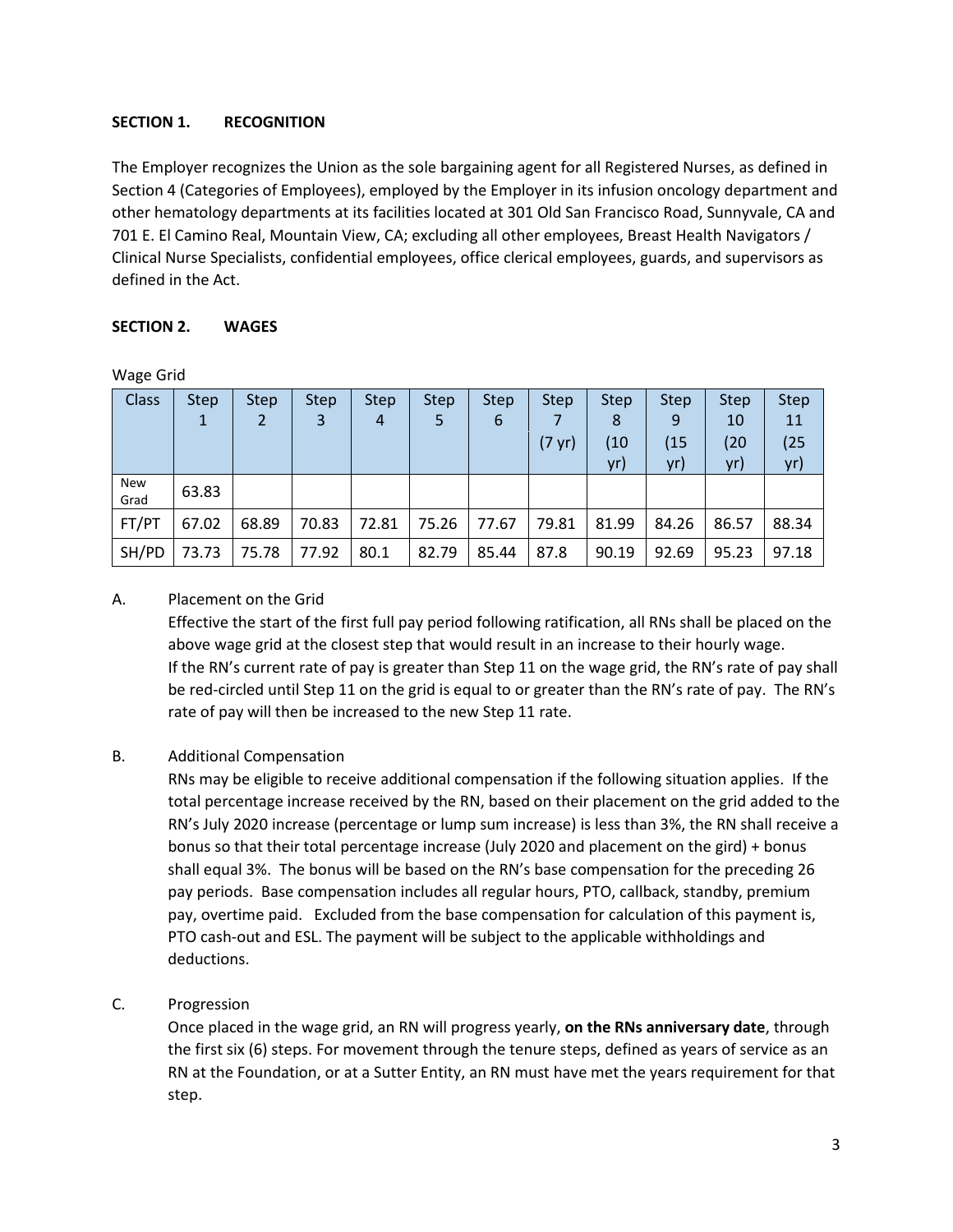No RN shall advance more than one step in any twelve (12) month period. If an employee is eligible for a step progression, the increase will be effective at the beginning of the pay period following the RNs anniversary date.

### D. Increases

RNs employed on July 1, 2021, or six months after ratification of this agreement, whichever occurs later, will receive a one-time, lump sum payment equal to 3% of the employee's base compensation for the preceding 26 pay periods. Base compensation includes all regular hours, PTO, callback, standby, premium pay, overtime paid. Excluded from the base compensation for calculation of this payment is, PTO cash-out and ESL. The payment will be subject to the applicable withholdings and deductions.

E. The salary wage grid will be increased by 3%, on the first full pay period that commences after July 1, 2022, or the first full pay period 18 months after ratification, whichever is later.

| <b>Class</b> | Step. | <b>Step</b> | <b>Step</b> | <b>Step</b> | <b>Step</b> | <b>Step</b> | <b>Step</b>      | <b>Step</b> | <b>Step</b> | <b>Step</b> | <b>Step</b> |
|--------------|-------|-------------|-------------|-------------|-------------|-------------|------------------|-------------|-------------|-------------|-------------|
|              | 1     |             | 3           | 4           | 5           | 6           |                  | 8           | 9           | 10          | 11          |
|              |       |             |             |             |             |             | $(7 \text{ yr})$ | (10         | (15         | (20         | (25 yr)     |
|              |       |             |             |             |             |             |                  | yr)         | yr)         | yr)         |             |
| New<br>Grad  | 65.74 |             |             |             |             |             |                  |             |             |             |             |
| FT/PT        | 69.03 | 70.96       | 72.96       | 75.00       | 77.52       | 80.00       | 82.21            | 84.45       | 86.79       | 89.17       | 90.99       |
| SH/PD        | 75.93 | 78.06       | 80.26       | 82.50       | 85.27       | 88.00       | 90.43            | 92.90       | 95.47       | 98.09       | 100.09      |

Effective July 2022

#### **SECTION 3. DIFFERENTIALS**

- A. Registered Nurses who start work at or after 10:00 am and work four (4) or more hours of their shift after 4:00 PM will be paid a 10% differential for eligible hours worked in the shift zone - 4:00 PM to 12:00 midnight.
- B. Registered Nurses who work on Saturday shall receive a 10% differential in addition to their regular base pay for hours worked between 11:00 pm Friday and 10:59 pm Saturday.
- C. Registered Nurses who work on Sunday shall receive a 15% differential in addition to their regular base pay for all hours worked between 11:00 pm Saturday and 10:59 pm Sunday.
- D. Registered Nurses who are assigned charge duties will be paid a 10% shift differential in addition to their regular base pay for all hours worked. Charge duty assignment will be assignment will be designated by Management.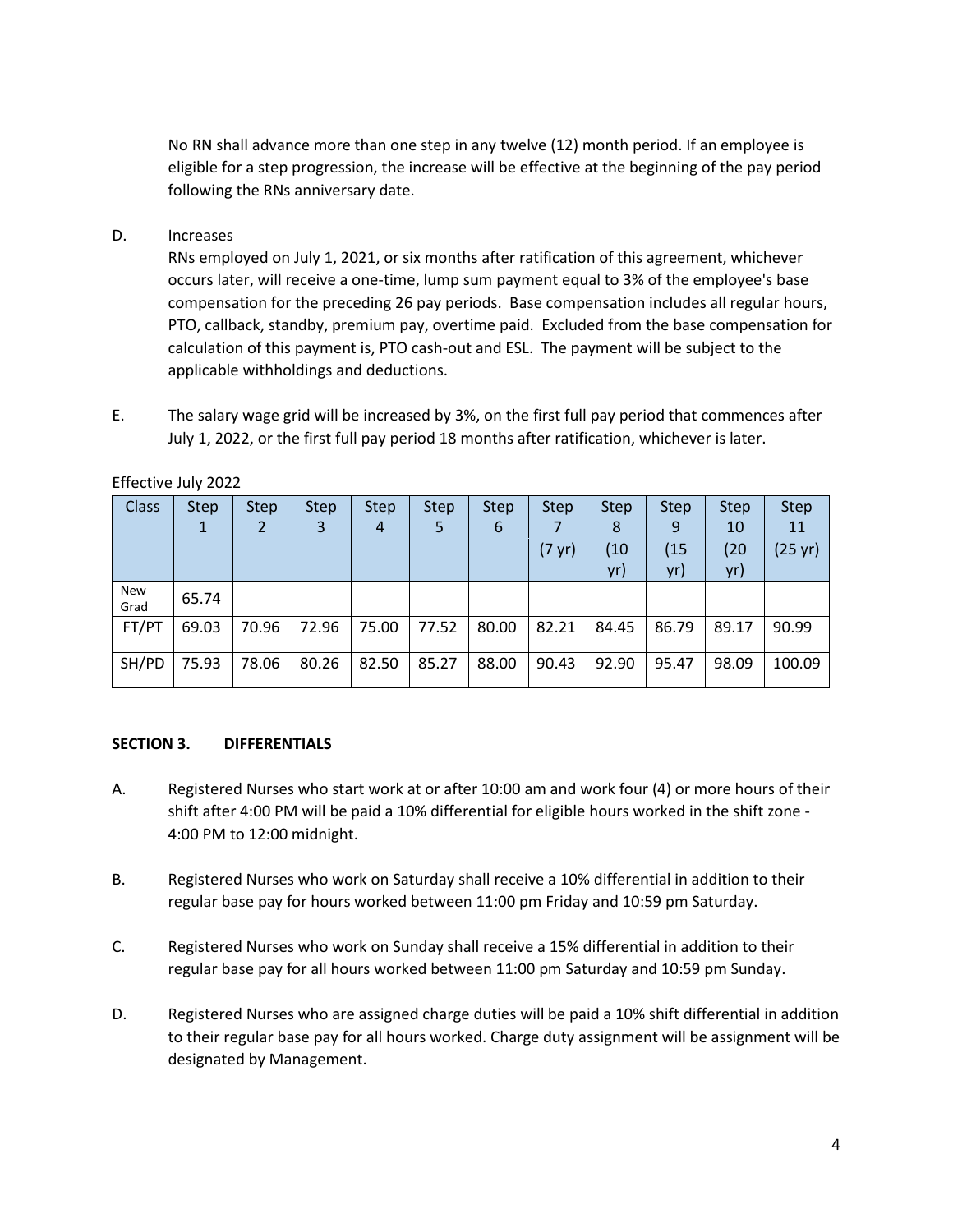E. Registered Nurses Employees designated to act temporarily as a trainer will receive an additional 10% per hour added to their regular base rate for all hours spent training subject to pre-approval by their supervisor/manager. This pay differential applies only to qualified employees who take on the temporary additional responsibility of training. Trainers in the context of this policy must be qualified to train and must have a proven format or plan for instructing in a specific subject. This includes members of the nursing and other clinical staff trained to act as preceptors through an official Preceptor Program.

### **SECTION 4. CATEGORIES OF EMPLOYEES**

- A. Regular Full-Time Registered Nurses A Full-Time Registered Nurse is an RN who works a regular predetermined work schedule of at least sixty (60) hours per pay period (0.75 to 1.0 FTE)
- B. Regular Part-Time Registered Nurses A Part-Time Registered Nurse is an RN who works a regular predetermined work schedule of at least forty (40), but less than sixty (60) hours per pay period (0.5 to 0.749 FTE).
- C. Short-Hour Registered Nurses A Short-Hour Registered Nurse is an RN who works a regular predetermined work schedule of at least twenty (20), but less than forty (40) hours per pay period (0.25 to 0.49 FTE).
- D. Per Diem Registered Nurses An On-Call (Per Diem) Registered Nurse is an RN who is employed to work intermittently on an as-needed basis. Per Diem Registered Nurses do not have a regular schedule but must be available on short notice to cover shifts. On-Call (Per Diem) Registered Nurses must be available to work at least five (5) shifts per month.
- E. Temporary Registered Nurses A Temporary Registered Nurse is an RN hired for an anticipated term of employment of less than six months in a Regular Full-Time or Regular Part-Time position.

# **SECTION 5. SENIORITY**

- A. Seniority shall be defined as a Registered Nurse's continuous length of service within the bargaining unit.
- B. Notwithstanding the foregoing, it is agreed that for all Registered Nurses covered under this agreement as of [ratification of the agreement], seniority shall commence from said Nurse's original date of hire as a Registered Nurse with PAMF.
- C. In the event of a tie, the Registered Nurse with the lower California Registered Nurse license number will be considered the more senior Nurse.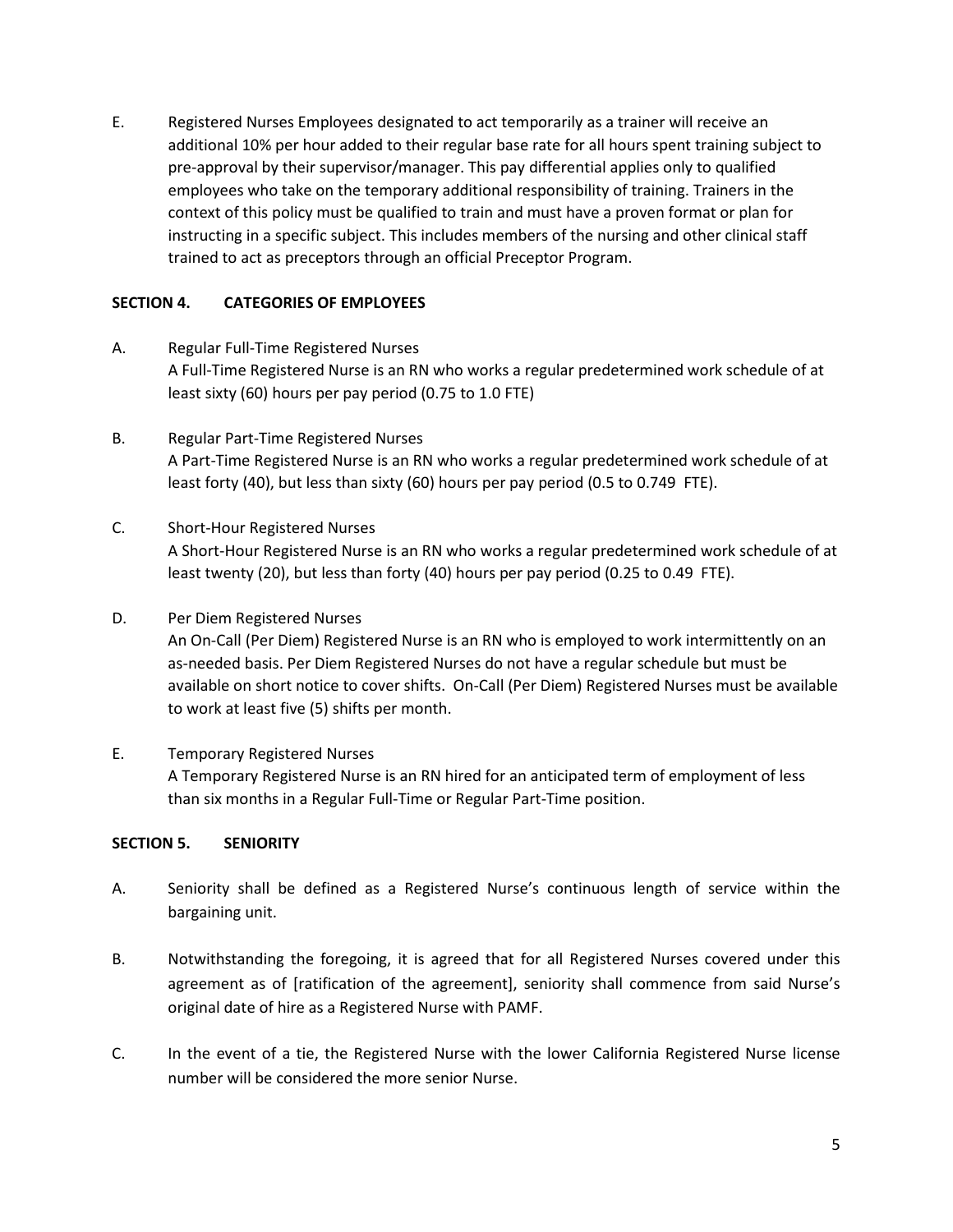- D. Seniority shall be considered terminated by:
	- 1. Termination of employment from PAMF for any reason other than involuntary layoff
	- 2. An involuntary layoff period which exceeds twelve (12) months
	- 3. If a bargaining unit RN leaves her/his bargaining unit job at PAMF to take a job outside of the bargaining unit at PAMF

### **SECTION 6. INTRODUCTORY PERIOD**

- A. Each newly hired Registered Nurse, and those rehired Registered Nurses previously employed by PAMF, will have an introductory period of three (3) months. During thistime, a Registered Nurse will have no seniority. Upon satisfactory completion of his/her introductory period, the Registered Nurse'sseniority date will be established as defined in Section5 Seniority.
- B. During the Introductory Period, a Registered Nurse may be given written notice of unsatisfactory performance orfailure to adhere to the Employer's rules, and such notice may include a warning that future poor performance or misconduct during the introductory period will result intermination.
- C. The Registered Nurse will have recourse to the grievance procedure as ofthe day after his/her introductory period ends. The Registered Nurse will have his/her benefits eligible based on the provisions of this agreement.

#### **SECTION 7. HOURS OF WORK AND OVERTIME**

- A. Straight-Time Workweek The straight-time workweek shall not exceed forty (40) hours per week.
- B. Straight-Time Workday

The straight-time workday shall not exceed eight (8) hours per day within a period of not more than nine (9) consecutive hours. Each RN who works an eight (8) hour shift shall receive a lunch period of at least one-half hour. The Employer will use its best efforts to release Registered Nurses promptly for their designated lunch periods. The Employer will pay for RNs to attend departmental staff meetings, and time spent in these meetings will be included in computing overtime.

C. Days Off

Each regular full-time or part-time Registered Nurse shall be offered two consecutive days off every other week. (This does not apply to short-hour or per diem Registered Nurses.)

# D. Overtime Compensation

A Registered Nurse shall be compensated for all work in excess of eight (8) hours per day or forty (40) hours per work at the rate of one and one-half (1-1/2) times his/her basic straighttime hourly rate, unless the Registered Nurse has agreed to an Alternate Work Schedule (See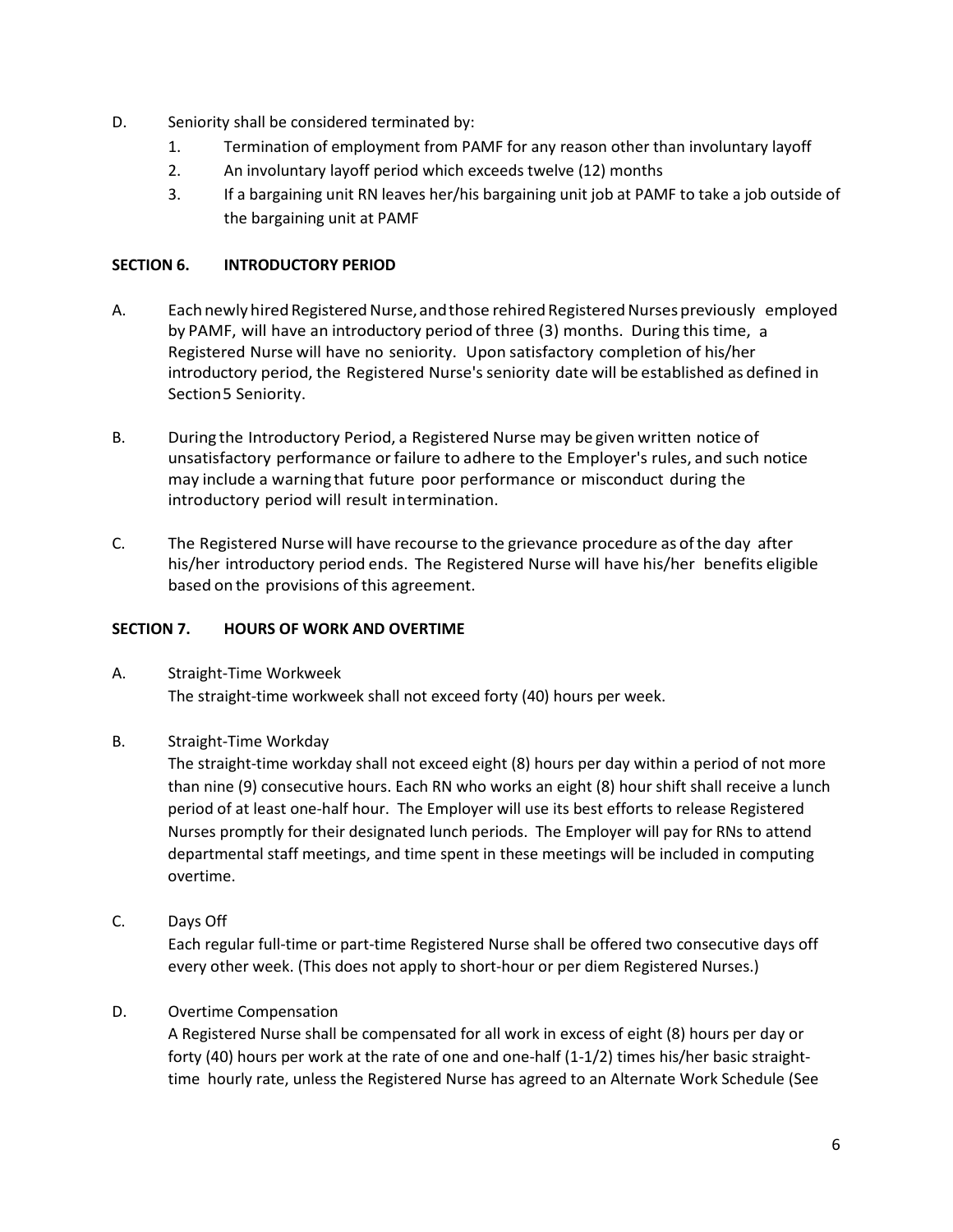Section 10). Compensation of time over twelve (12) hours per day shall be at two (2) times the basic straight time hourly rate.

### **SECTION 8. MEAL AND REST PERIOD**

- A. Rest Period Each RN shall be granted a rest period of fifteen (15) minutes during each four hours of his/her shift without deduction in pay. Rest periods may not be combined with the meal period to extend the meal period. RN's do not need to record this time.
- B. If the RN is unable to take the break because of urgent (e.g. hypersensitivity reaction) patient care duties, and not due to the RN's choice, the RN must notify the Supervisor through any means available (email or in person) as soon as they become aware that they are unable to take a break, and have an opportunity to communicate the matter to her/his Supervisor.
- C. In the event urgent patient care duties, and not a RN's choice, force an RN to forego a rest period or duty free meal period, the RN must record "missed rest/meal period" on the timecard. An RN who has missed one or both rest periods, or a meal period, shall receive one hour of premium pay. However, if an RN is provided the opportunity for a rest period and voluntarily elects not to take it, no premium payment applies.
- D. Meal Period Each RN shall be granted an unpaid, duty free meal period of no less than 30 minutes as close to the middle of each eight (8) hour work period as practical, but no later than the start of the fifth hour, unless the RN has a valid Flexible Meal Period agreement on file. Meals may be taken outside of the clinic.

Voluntary Meal Period Waiver: An RN may sign a meal period waiver and the Union shall be informed of all signed waivers. Waivers may be canceled by the RN at any time.

# **SECTION 9. WORK SCHEDULES**

A. Schedules

As long as there is sufficient work, Regular Full-Time, Regular Part-Time and Short-Hour RNs will be scheduled to work their Full Time Equivalent (FTE) hours in a work schedule established by the Employer. For the convenience of RNs, work schedules will be posted at least fourteen (14) days in advance of the effective date of the schedule. The work schedule will specify an RNs work days and work shifts. The Employer shall make every effort to maintain an RN's regular work schedule, however the Employer may need to make temporary changes to meet an operational need.

In the event of a permanent change to an RN's regular work schedule, the Employer will provide at least thirty (30) days' notice in writing to the RN.

B. Changes to Posted Work Schedule Distribution of Additional Hours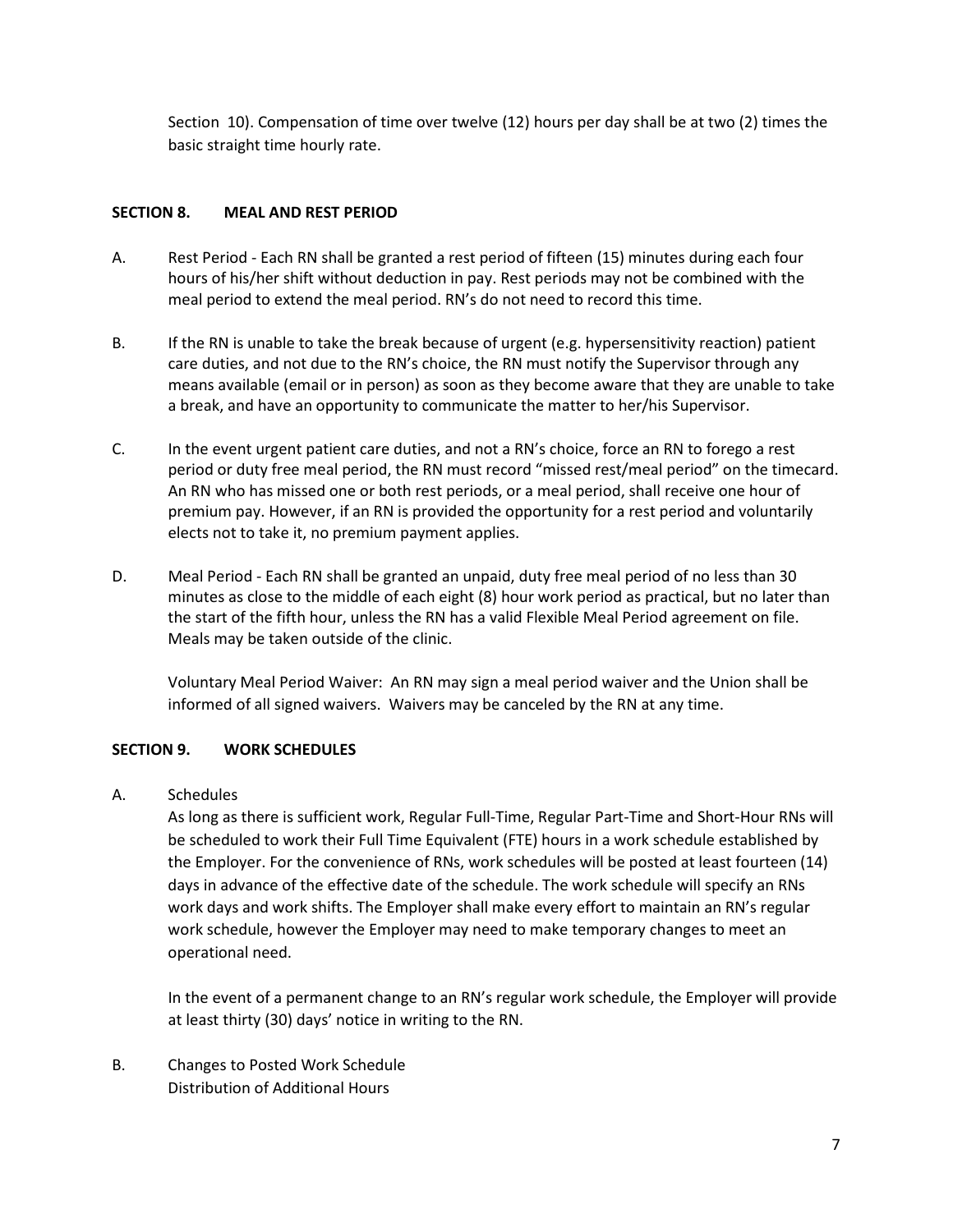When there is a need for additional hours, RNs on a voluntary basis by seniority, will be offered those hours starting with the most senior qualified RN.

In the case where the Employer has less than twenty four (24) hours' notice of the need to fill a shift, and if no qualified RNs volunteer to work the additional hours, the additional hours will be offered by reverse seniority starting with the least senior qualified RN.

Order of seniority is by the following:

- 1. Per Diem RNs
- 2. Temporary RNs
- 3. Short-Hour RNs
- 4. Regular Part-Time RNs
- 5. Regular Full-Time RNs

Nothing in this section shall be interpreted in such a way as to compel the employer to offer overtime pay prior to exhausting non-overtime options.

- C. In the scheduling of RNs, Practice RNs may work as an Infusion RN and Infusion RNs may work as a Practice RNs only on a volunteer basis and only if they are competent to perform the work.
- D. If, after all full-time, part-time benefited and per diems have been scheduled in accordance with their FTE status, PAMF Infusion Center anticipates the need for additional hours/shifts, such additional work shall be offered to the RNs in the bargaining unit. If there is still a need for additional coverage, PAMF may schedule RNs from outside the bargaining unit, registry or travelers.

# **SECTION 10. ALTERNATIVE WORK SCHEDULES**

- A. The Employer may choose to offer schedules consisting of shifts of more than eight (8) hours, but not more than ten (10), to defined work units. These schedules are known as Alternate Work Schedules (AWS).
- B. An AWS is an agreement between an RN and management in which the Nurse agrees to waive his/her rights to overtime compensation for hours worked over eight (8) in a day in exchange for working a compressed work week. Management has the right to assign the days/hours worked.
- C. In the event a Nurse who is part of a work unit compromised of AWS determines that he/she is unable to work the defined schedule, he/she may request an accommodation without penalty.
- D. The Employer complies with California labor law with regards to the disclosure, approval and implementation process of AWS agreements.
- E. The Employer will provide the union with a list of approved Alternative Work Schedules that involve Registered Nurses on a quarterly basis.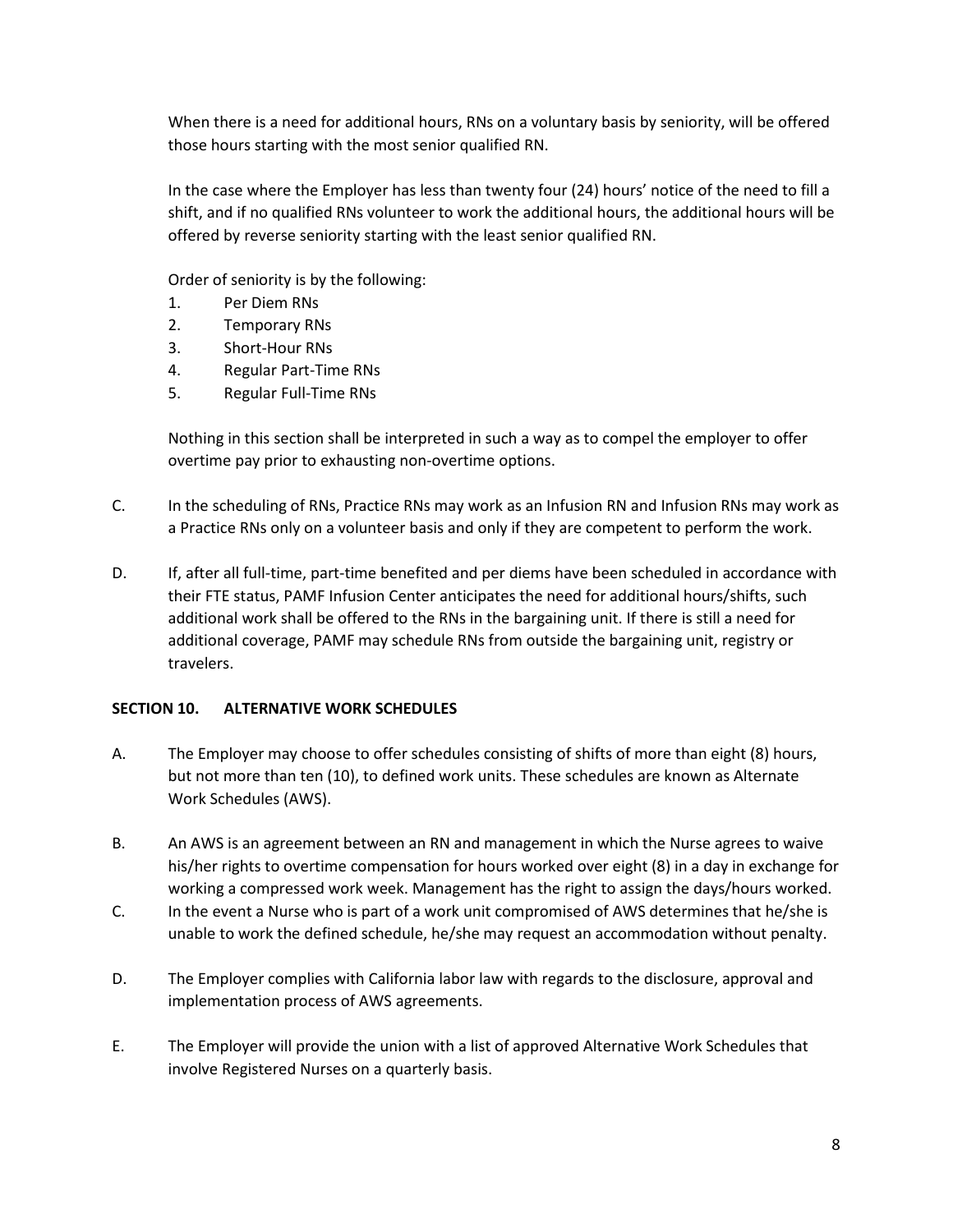# **SECTION 11. MEETINGS/IN-SERVICE TRAINING (COMPENSATION FOR REGISTERED NURSE ATTENDANCE)**

RNs attendance at meetings scheduled by the Foundation or by the Infusion Clinic, which includes, but is not limited to: in-service education or training; Clinical Practice Meetings; etc. shall be considered time worked.

# **SECTION 12. PAID TIME OFF (PTO)**

A. Accrual of PTO

Full Time, Part Time and Short Hour RNs accrue PTO from their first day of employment based on their actual hours worked including overtime, exclusive of missed meal/break penalties. PTO is accrued based on a maximum of eighty (80) hours paid per pay period. PTO hours are used for the paid recognized holidays and may be used for vacation, illness, family emergencies, religious observance, preventative health or dental care, personal business and other elective absences.

Current accruals will remain in effect through the final pay period in 2021. Effective the first full pay period in January, 2022:

| Months of Service      | <b>Years of Service</b>     | Annual Accrual |
|------------------------|-----------------------------|----------------|
| 0-11 months            | Less than 1 year            | 26 days PTO    |
| 12-47 months           | 1st through end of 3rd year | 31 days PTO    |
| 48-107 months          | 4th through end of 8th year | 36 days PTO    |
| 108th month and beyond | 9th year and above          | 41 days PTO    |

Part-time and short hour employees who work less than a full straight-time week (40 hrs.) shall accrue PTO on a prorated basis. The proration shall be based on the ratio of actual hours worked in the week to the full straight-time workweek.

# B. PTO Eligibility

All full time, part time and short hour employees are eligible to utilize accrued PTO.

# C. The Use of PTO

- 1. PTO, as with all other time off, must be requested in writing in advance of the time off desired, and approved in writing by the supervisor/manager, except for emergency or illness.
- 2. PTO requests shall not be made more than 6 months in advance.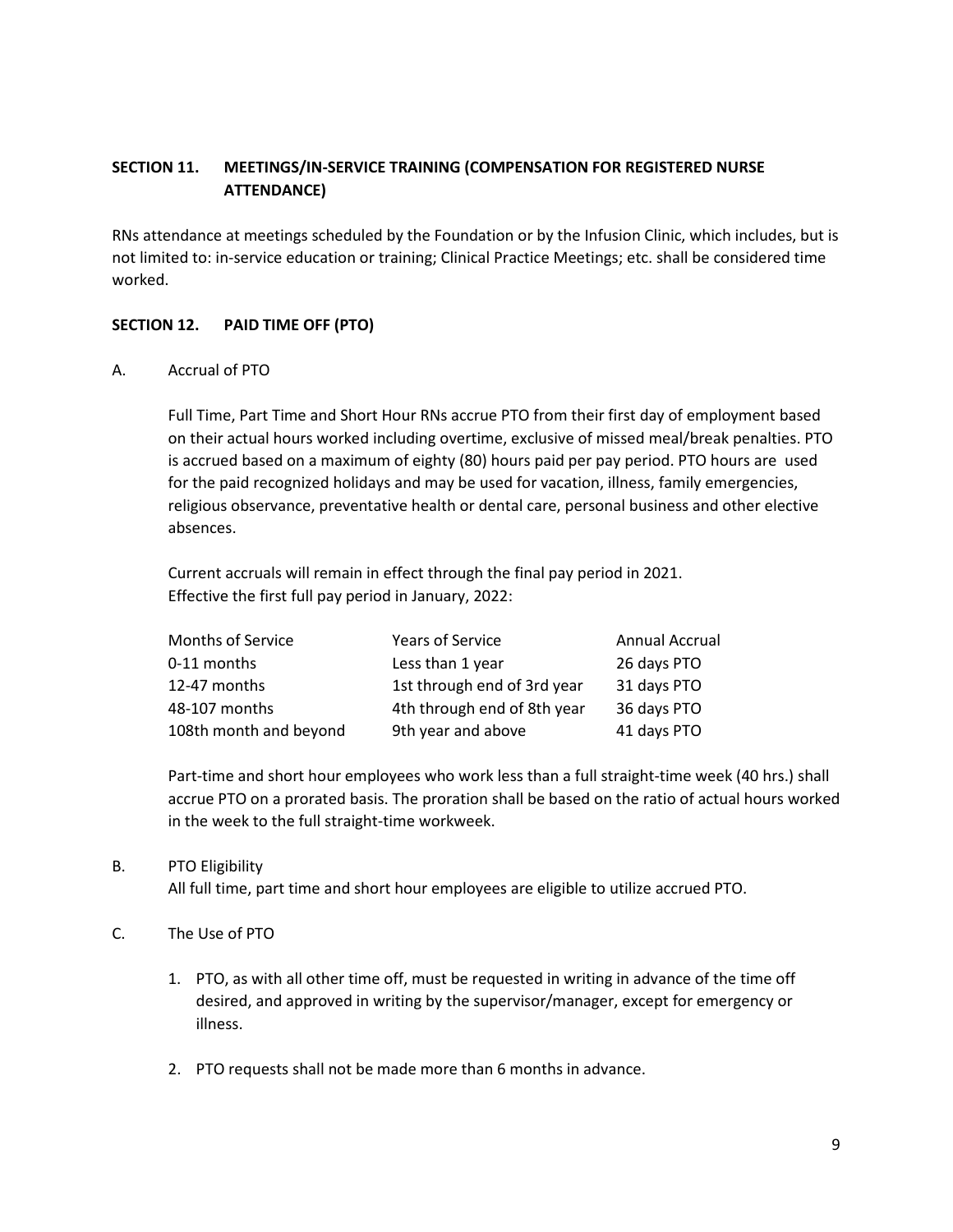- 3. RNs shall provide the supervisor/manager with their PTO requests for the summer (defined as the period from June 1 through Aug 31) by April 15th and for the winter holiday period (defined as the period from the 2nd week in November through the end of the 2nd week in January) by October 1st. With final approval by May 1st and October 15th, respectively.
- 4. PTO requests for the premium holiday/vacation periods will not be considered by management before the aforementioned cut-off dates nor granted by management before the aforementioned final approval dates.
- 5. PTO approval for premium holiday/vacation periods will be based on the previous year's PTO record to ensure equitable distribution. After May 1st and October 15th, RNs need to consult the holiday calendar prior to seeking approval.
- 6. For all requests that fall outside of the premium vacation/holiday periods, individual PTO requests will be reviewed and granted on a first-come-first-serve basis.
- a. The RN must receive an answer from the supervisor/manager regarding approval or denial of the PTO request by the end of 14 days of making the request.
- 7. For all of the aforementioned scenarios, seniority in the bargaining unit will be used as the tiebreaker when multiple requests are made for the same time period. After seniority has been taken into account, approval will be based upon the supervisor/manager's determination of the department staffing needs.
- 8. Vacation requests shall not be unreasonably denied. Once a vacation has been approved, management may not rescind it. The RN must have enough PTO accrued at the time the requested vacation is to be taken.

# D. PTO Maximum

Hours over 328 will be automatically cashed out on the first pay date each December without a 6% penalty, and voluntarily cashed the first pay date in April with a 6% penalty.

- E. Payment Upon Termination The employee will receive payment for all PTO hours accumulated at the time of termination.
- F. PTO Hardship Distribution:

Employees who have a PTO bank balance of more than eighty (80) hours may be eligible to request a PTO payment due to hardship outside of the designated sell back periods once per rolling backward 12-month period. Hardship is defined as an extreme financial hardship as a result of catastrophic events beyond the employee's control, and the requested funds are necessary to satisfy that financial need. Documentation of circumstances will be required prior to approval. The PTO hardship payout is subject to six percent (6%) penalty/forfeiture in addition to all applicable payroll taxes.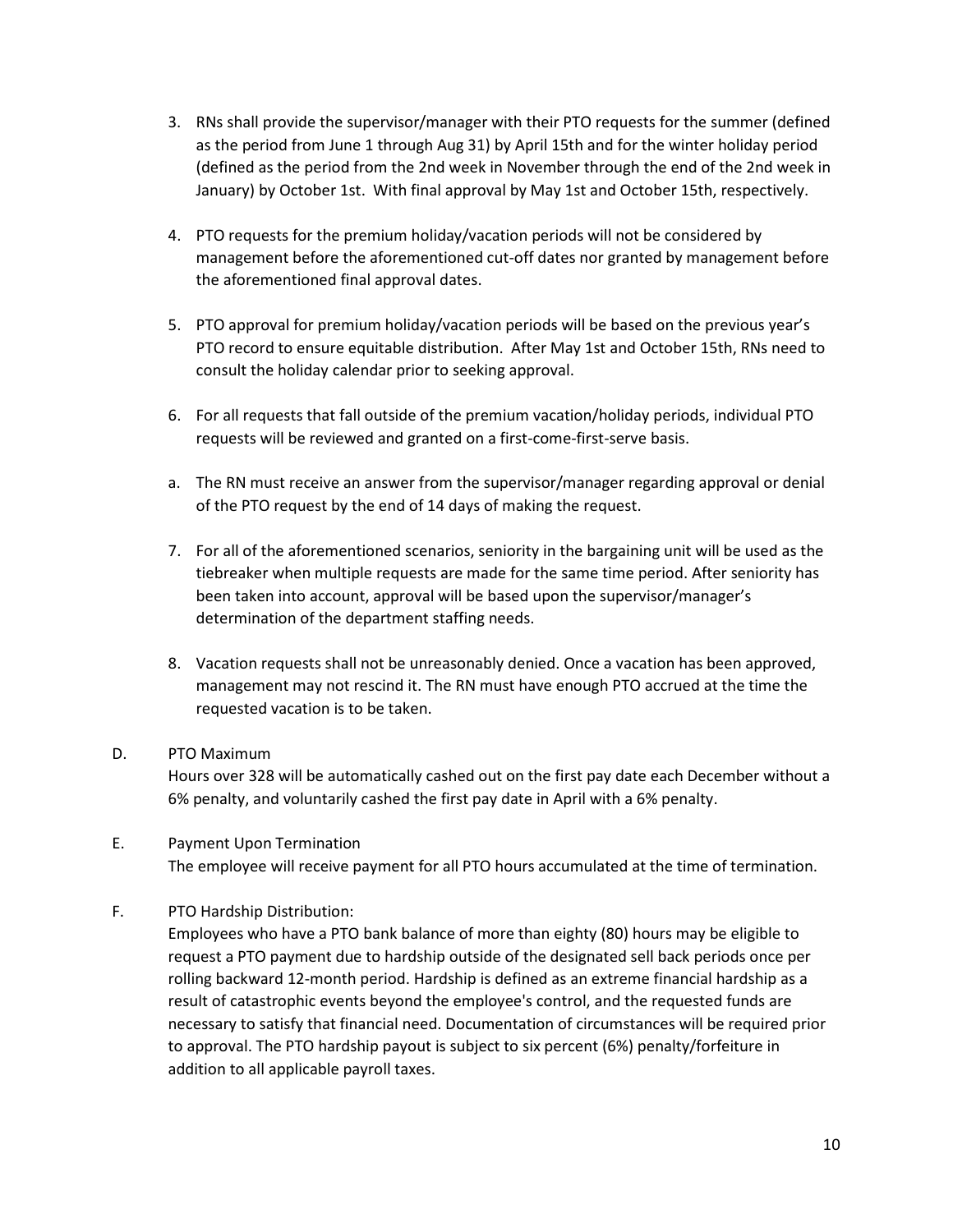G. PTO Cash Out

Eligible employees who have a PTO bank balance of at least eighty (80) hours may be eligible to request a "sell-back" of PTO once per year.

Requested hours will be paid on the first pay date in April of each year. The request must be submitted through the Employee Self Service for final approval and delivery to the Payroll department.

PTO hours will be deducted from the employee's PTO bank. These hours will be converted to dollars based on the employee's current hourly rate excluding any shift differential. The PTO sell-back amount is subject to six percent (6%) penalty/forfeiture in addition to all applicable payroll taxes. PTO sell-back will be distributed via normal payroll distribution channels.

# H. Donation of PTO to an Employee under Emergency Circumstances

Employees who have a PTO bank balance are eligible to request a transfer of any amount of accrued PTO hours to another PTO-eligible employee at the same affiliate or legal entity who has experienced an unanticipated Medical Emergency. Employees can contribute hours that will maintain a balance of eighty (80) hours in his/her PTO bank. A Medical Emergency is a medical condition of the employee or a family member of the employee that will require a prolonged absence of the employee from duty and will result in a substantial loss of income to the employee because the employee will have exhausted all accrued PTO. The receiving employee must have exhausted all forms of payment prior to receiving a PTO donation.

# **SECTION 13. Convenience Time Off (CTO) and Cancelation**

- A. Should the Employer determine that it is necessary to cancel RNs for a shift(s) or partial shift(s), then the following procedure will be followed, provided the remaining RNs are qualified to perform the work:
	- 1. RNs working overtime or premium pay shifts will be canceled
	- 2. On-Call (Per Diem) RNs will be canceled
	- 3. Convenience Time Off (CTO) will be offered. CTO is defined as a day and/or part of a day without pay and without loss of benefits and/or seniority. CTO is not pre-scheduled time off. An RN will not be required to use PTO to cover voluntary CTO. CTO will be offered in seniority order, starting with the most senior RN.
	- 4. Should there be no CTO volunteers, RNs will be canceled starting with the least senior in the following order
		- a. RNs working an extra (non-premium) shift
		- b. Temporary RNs
		- c. Short-Hour RNs
		- d. Regular Part-Time RNs
		- e. Regular Full-Time RNs

#### **SECTION 14. HOLIDAYS**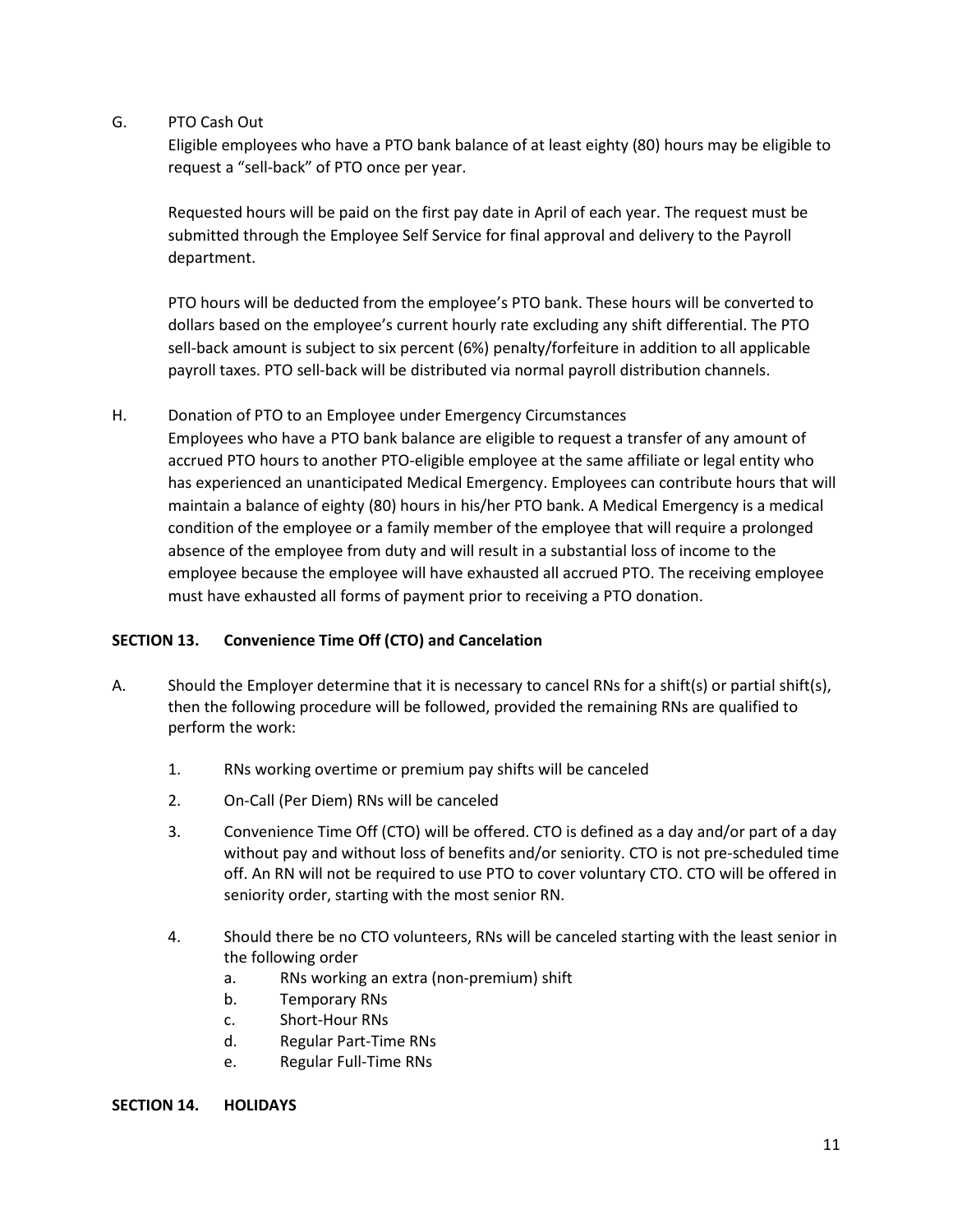### A. Recognized Holidays

Premium pay will be paid on the following recognized holidays though the end of 2021: New Year's Day President's Day Memorial Day Independence Day Labor Day Thanksgiving Day The Day after Thanksgiving Christmas Day

B. Recognized Holidays

Effective calendar year 2022, premium pay will be paid on the following recognized holidays: New Year's Day Martin Luther King Jr's Birthday President's Day Memorial Day Independence Day Labor Day Thanksgiving Day Christmas Day

B. Holidays Worked

In the event a Registered Nurse is required to work on any of the recognized holidays, he/she shall receive time and one-half (1-1/2) for all hours worked on said holiday.

# C. Additional Available Shifts on Holiday Week

During the holiday week, a regular full-time or part-time RN, whose normal scheduled shift lands on a holiday and is not scheduled to work on the holiday, shall have the option to pick up an additional available shift prior to the shift being offered to a per diem.

# **SECTION 15. MEDICAL LEAVE, FAMILY CARE AND PREGNANCY DISABILITY LEAVES OF ABSENCE**

- A. General Information
	- 1. An employee who must be away from work for more than seven (7) consecutive calendar days due to a medical reason for the employee or a qualified family member shall apply for a leave of absence.
	- 2. To request a leave of absence, the employee shall complete the online MyLeave Request accessed at MySutter Connection or by calling the Sutter Health Employee Line.
	- 3. To the extent permitted by law, leaves provided by the collective bargaining agreement and/or federal, state, and/or local law will run concurrent.
- B. Notice of Leave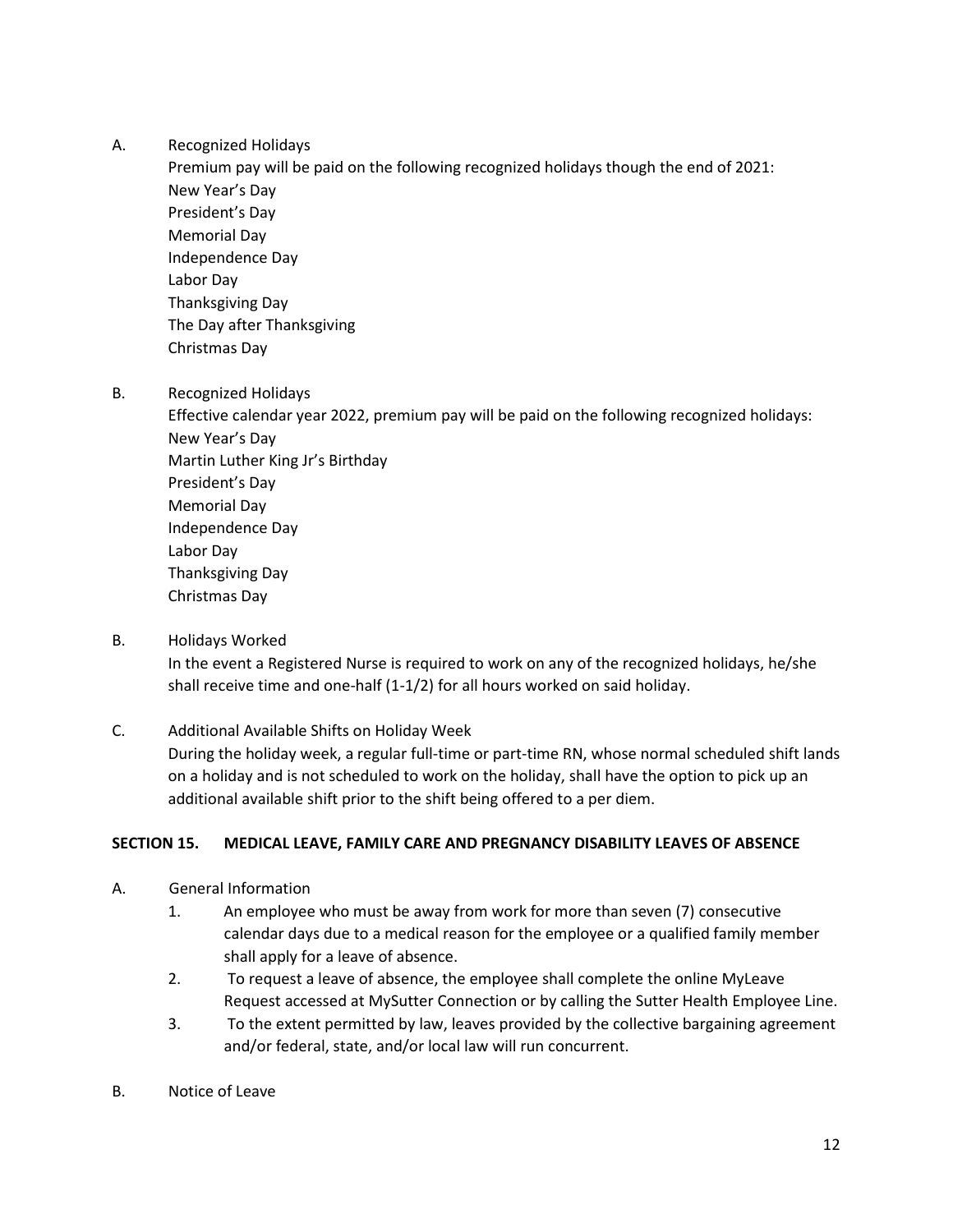- 1. The employee shall provide his/her supervisor at least thirty (30)-days prior notice of the need for a leave of absence. If this is not possible, notice shall be given as soon as practicable.
- 2. For elective or planned medical procedures where employees have flexibility for the timing of their medical treatment, employees shall consult with their supervisor regarding the dates of planned medical procedures to minimize disruption to operations.
- 3. When providing notice, sufficient information shall be provided to determine if the leave qualifies under this agreement and/or law, and shall include the anticipated start date and duration of leave.
- C. Request for Leave and Certification
	- 1. Requests for leave shall be supported by appropriate medical certification.
	- 2. The Disability Department shall provide employees with the applicable certification requirements and forms.
	- 3. Employees may be required to submit re-certifications for extension requests beyond the approved certification.
- E. Medical Leave of Absence (MLOA)
	- 1. An employee's own Serious Health Condition that prevents the employee from performing one or more of the essential functions of his/her job qualifies an eligible employee for an MLOA.
	- 2. Full-time, part-time, short-hour, and per diem employees who have completed three months of employment based on their hire date or adjusted hire date/continuous service date (indicating benefit eligible service in the Sutter System) in the Human Resources Information System (HRIS), whichever is earlier, are eligible for an MLOA.
	- 3. MLOA duration is for up to six (6) months of cumulative absence in a rolling backward twelve (12) month period. MLOA runs concurrent with other leaves, including leaves provided by this collective bargaining agreement, and federal, state, and local laws...
	- 4. MLOA may not be taken on an intermittent or reduced-schedule basis, unless running concurrent with leave(s) allowing for intermittent use.
	- 5. Limited term employees who have completed three months of employment based on their hire date or adjusted hire date/continuous service date (indicating benefit eligible service in the Sutter System) in the Human Resources Information System (HRIS), whichever is earlier, are eligible for an MLOA for up to thirty (30) continuous calendar days in a rolling backward twelve (12) month period.
	- 6. Except as otherwise required by law, temporary employees are not eligible for an MLOA.
	- 7. If an employee is not eligible for an MLOA under this provision, or if an employee has exhausted his or her MLOA under this provision, a leave may be provided on a case by case basis as a reasonable accommodation in accordance with disability regulations.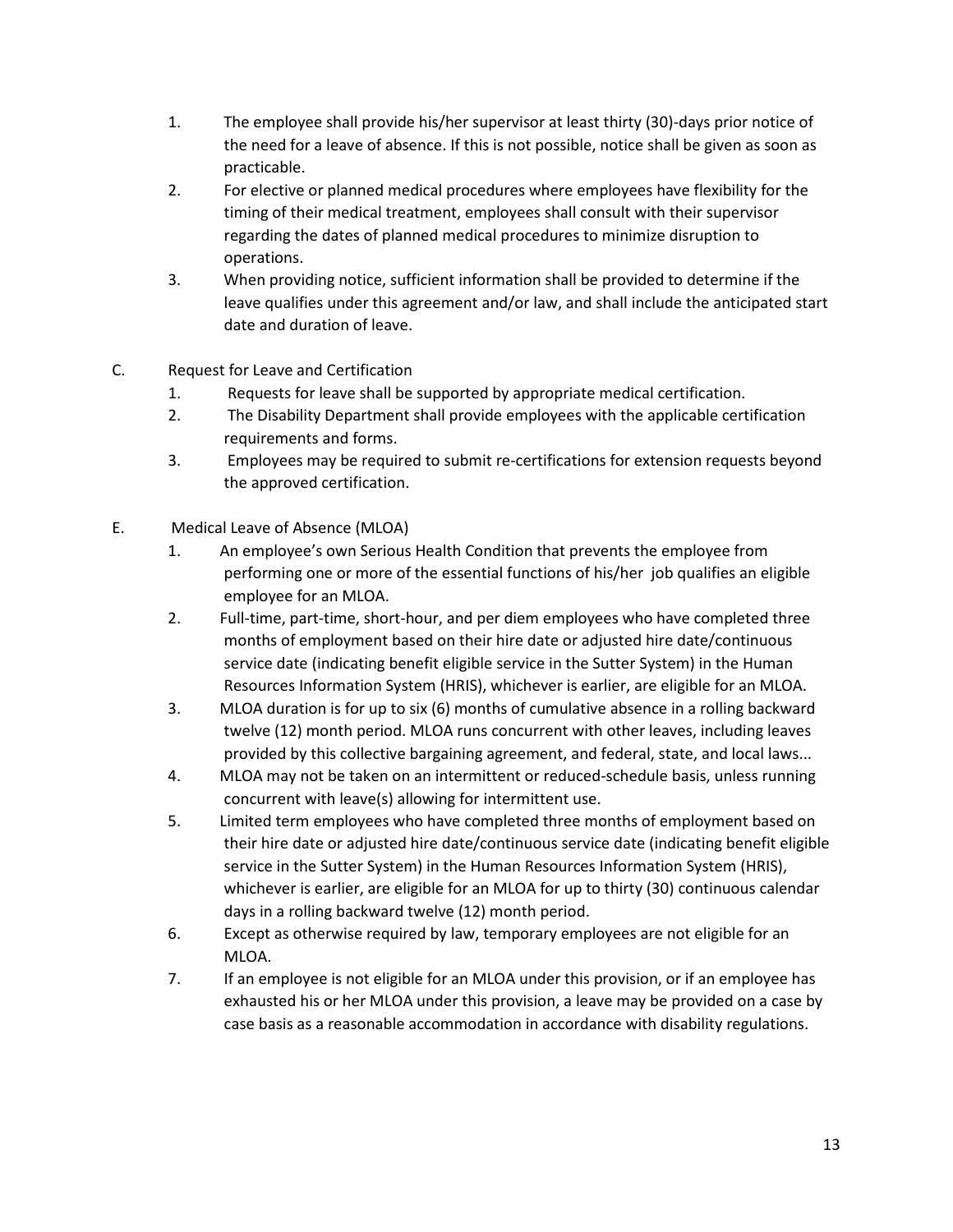- F. Family Care Leave, including leave pursuant to any federal, state or local law (e.g. FMLA/CFRA, etc.) Federal, state, and local leaves of absence will be granted in accordance with applicable law.
- G. Intermittent and Reduced Schedule Leave
	- 1. An employee does not need to use leave under FMLA/state specific leave(s), e.g. CFRA/PDL, in one block. Leave can be taken intermittently, or as part of a reduced schedule when medically necessary.
	- 2. Leave for bonding or the care of a new child generally shall be taken in blocks of at least two (2) weeks, but an employee may take two (2) leaves in increments shorter than two (2) weeks. Additional requests in increments shorter than (2) two weeks may be granted with the approval of his/her supervisor and IDAM.
- H. Reinstatement/Return to Work
	- 1. Employees returning from an approved leave not exceeding six (6) months shall be restored to the same position, unit, and shift s/he held at the commencement of the leave or, if unavailable due to reasons unrelated to the employee's leave or because holding open the position would substantially undermine the Medical Foundation's ability to operate the business safely and efficiently, to an equivalent position (with equivalent pay, benefits, and other employment terms). If the leave of absence exceeded six (6) months, the Medical Foundation shall use its best efforts to return the employee to the same position, unit, and shift.
	- 2. An employee returning from a leave will provide information to confirm that the employee is able to return to work with or without reasonable accommodation.
	- 3. Failure or inability to return to work upon the expiration date of a leave of absence may be considered a voluntary resignation and the affected employee shall be terminated unless an extension of leave has been approved.
- I. Health and Welfare Benefits During Leave
	- 1. The employee's current medical, dental, vision, life, and long-term disability (LTD) benefits shall be continued during an approved leave for up to a maximum of twelve (12) months.
	- 2. Employees should consult with the S3 Benefits department (by calling the Sutter Health Employee Line) regarding enrolling newly eligible dependents in benefit coverage and how the leave may affect their benefits.
	- 3. During a leave of absence, the employee shall pay his/her share of any benefit premiums either through payroll deductions or by check delivered to the S3 Benefits Department by the applicable due date. Employees not in a paid status sufficient to cover the premium shall be billed by the S3 Benefits Department and should contact the Sutter Health Employee Line for information about premium payments while on leave.
	- 4. Failure to pay benefit premiums during leave shall result in a loss of coverage and the employee (and any applicable dependents) shall not be eligible to continue benefits under COBRA.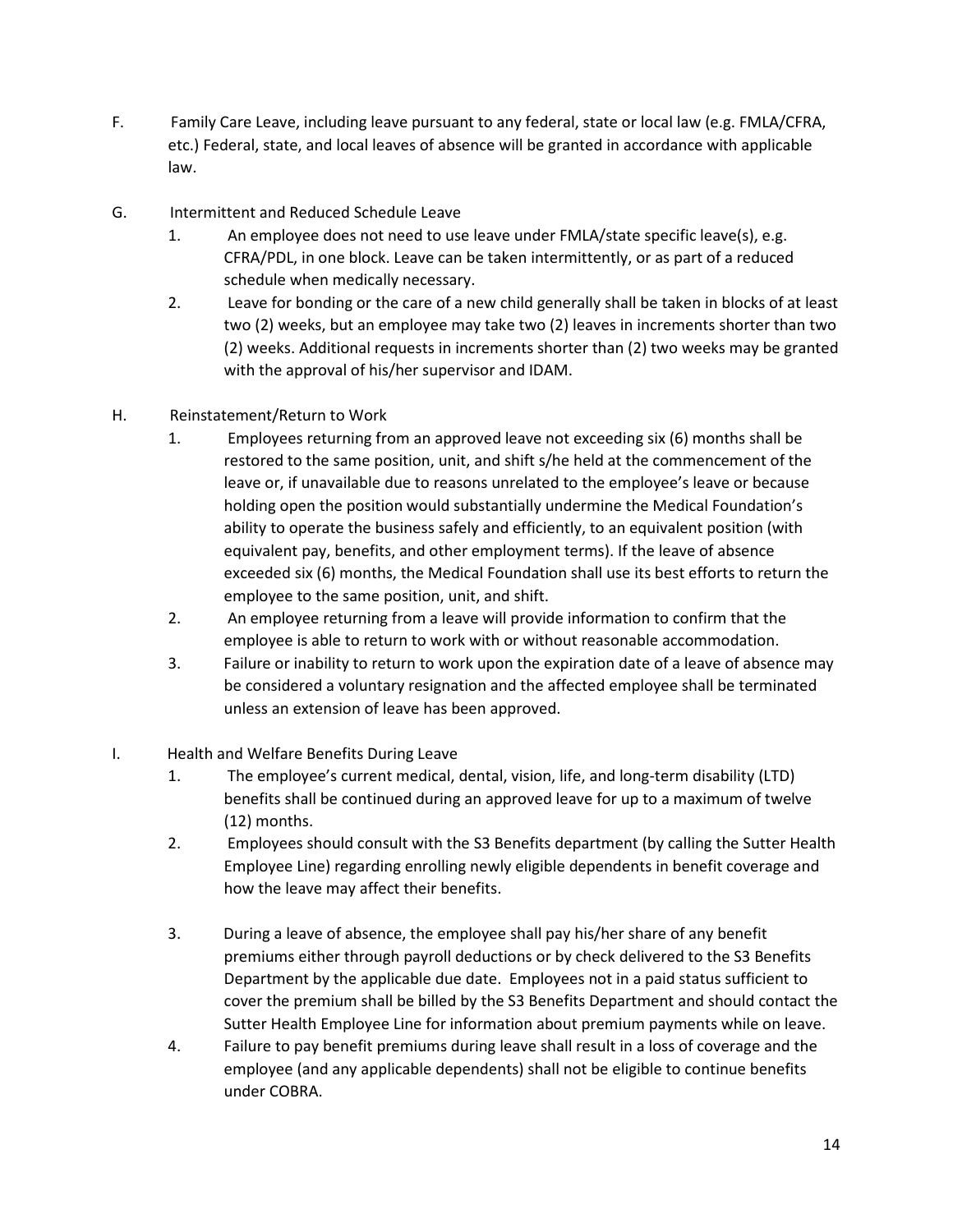- 5. FMLA leave and state leaves with similar provision(s): An employee on FMLA leave can voluntarily discontinue benefits (by written request) at the time employee moves into an unpaid status while on FMLA leave. Benefits may be reinstated at an employee's request if the employee returns to work at the end of the protected leave period. Coverage shall be effective the first day of the month following the employee's request for reinstatement, provided the request is received within sixty (60) days of the employee's return. The employee shall re-enroll in the same benefits options unless they experience a permissible mid-year election change event to benefit coverage.
- 6. Where leave is taken for birth or adoption, the employee must enroll the child into the health plan within sixty (60) days of the child's date of birth or placement in order to obtain coverage. Failure to enroll the child within this time frame will result in lack of coverage and the employee shall not be allowed to enroll his/her child until the next open enrollment period.

# Occupational Leave of Absence (OLOA)

### A. General Information

- 1. An OLOA is a job-protected leave provided for an employee who has sustained a workrelated injury/illness that prevents the employee from performing one or more of the essential functions of his/her job. It is provided to an employee at the direction of the employee's authorized primary treating provider following an occupational illness or injury.
- 2. Employees are eligible for an OLOA if:
	- a. The employee incurs a medically-substantiated work-related illness or injury arising out of employment or in the course of employment;
	- b. The employee's claim is open and accepted by the covering Workers' Compensation carrier;
	- c. The period of absence is verified by the authorized primary treating provider as work- related;
	- d. The employee has been released to return to work with temporary restrictions and/or limitations for the injury/illness in question, and the employee cannot be accommodated under any disability regulation or the Connecting to Work Program.
- 3. During the period of time that the claim is being considered, an OLOA will be initially granted to the employee and the absence will tentatively fall within the scope of this article, subject to all other eligibility requirements.
- 4. An employee who must be away from work for more than three (3) consecutive calendar days due to a work-related injury or illness shall request an OLOA. If the need for leave is foreseeable, the employee shall request leave at least thirty (30) days in advance. If the need for leave is not foreseeable, the employee shall request leave as soon as practicable.
- 5. To request an OLOA, the employee shall complete the online MyLeave Request accessed at MySutter Connection or call the Sutter Health Employee Line.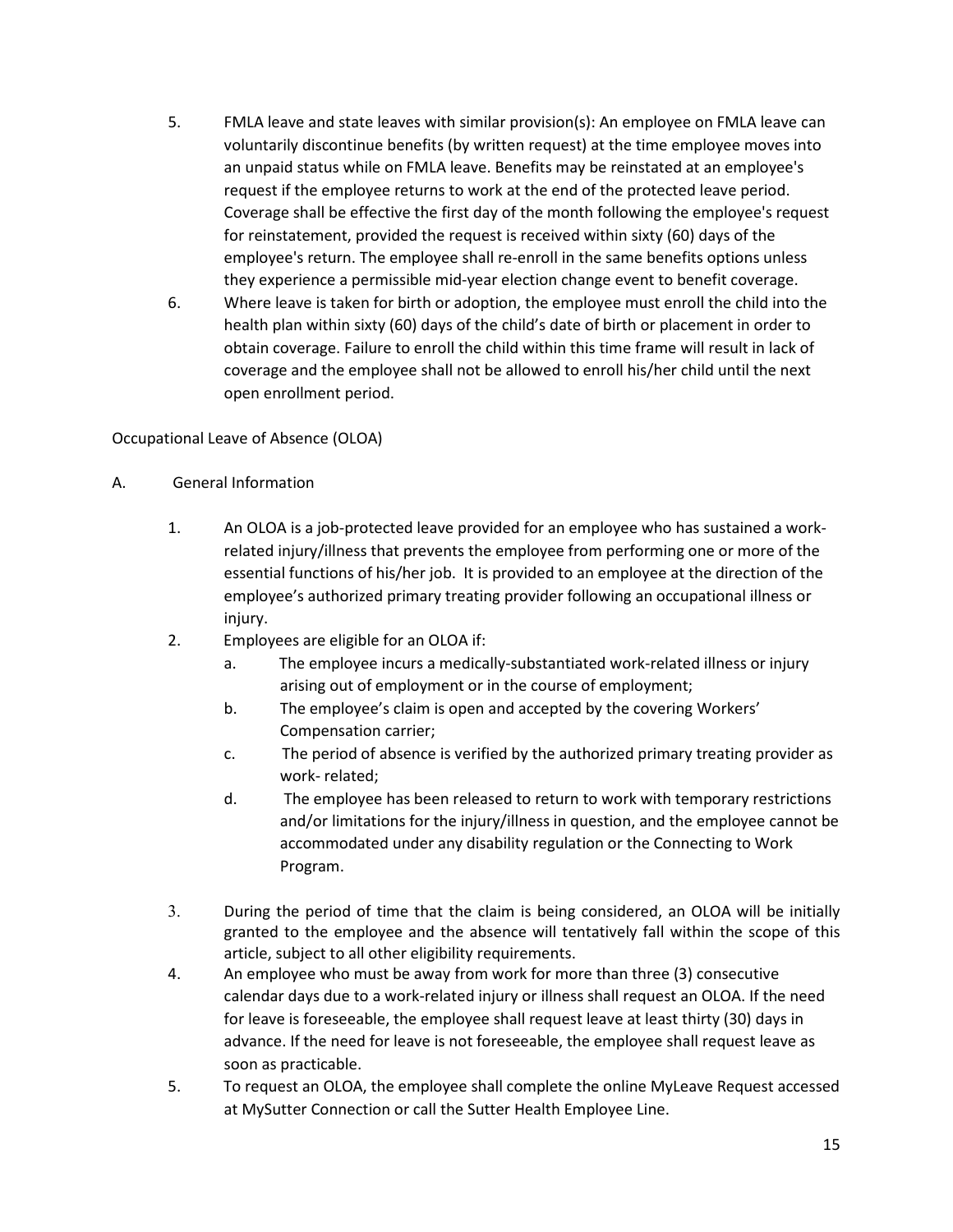- 6. An OLOA may not be taken on an intermittent or reduced-schedule basis.
- 7. An OLOA affords up to twelve (12) months of leave for the qualifying injury/illness. This includes reoccurrence(s) within twelve (12) months of the employee's return to work.
- 8. An employee is not eligible for an OLOA under this policy if the employee is declared to have reached Maximum Medical Improvement (MMI) and is unable to return to their position, with or without reasonable accommodation.
- 9. If an employee is not eligible for an OLOA under this article or if any employee has exhausted his/her OLOA, a leave may be provided as a reasonable accommodation in accordance with disability regulations.
- B. Request for Leave and Certification
	- 1. Requests for leave shall be supported by appropriate medical documentation/ certification.
	- 2. Failure to provide appropriate medical documentation may result in delay or denial of leave until medical documentation is provided.
	- 3. Employees are required to submit continued medical documentation regarding ability to work.
- C. Reinstatement/Return to Work
	- 1. Employees returning from an approved leave not exceeding twelve (12) months shall be restored to the same position, unit, and shift s/he held at the commencement of the leave or, if unavailable due to reasons unrelated to the employee's leave or because holding open the position would substantially undermine the Medical Foundation's ability to operate the business safely and efficiently, to an equivalent position (with equivalent pay, benefits, and other employment terms). If the leave exceeded twelve (12) months, the Medical Foundation shall use its best efforts to return the employee to the same position, unit, and shift.
	- 2. An employee returning from a leave will provide information and medical documentation/certification to confirm that the employee is able to return to work with or without reasonable accommodation.
	- 3. Failure or inability to return to work upon the expiration date of a leave of absence may be considered a voluntary resignation and the affected employee shall be terminated unless an extension of leave has been approved.
- D. Health and Welfare Benefits During Leave
	- 1. The employee's current medical, dental, vision, life, and long-term disability (LTD) benefits shall be continued during an approved leave for up to a maximum of twelve (12) months.
	- 2. Employees should consult with the S3 Benefits department (by calling the Sutter Health Employee Line) regarding enrolling newly eligible dependents in benefit coverage and how the leave may affect their benefits.
	- 3. During open enrollment, an employee on a leave shall be provided appropriate information on how to process his/her benefit selections.
	- 4. During a leave of absence, the employee shall pay his/her share of any benefit premiums either through payroll deductions or by check delivered to the S3 Benefits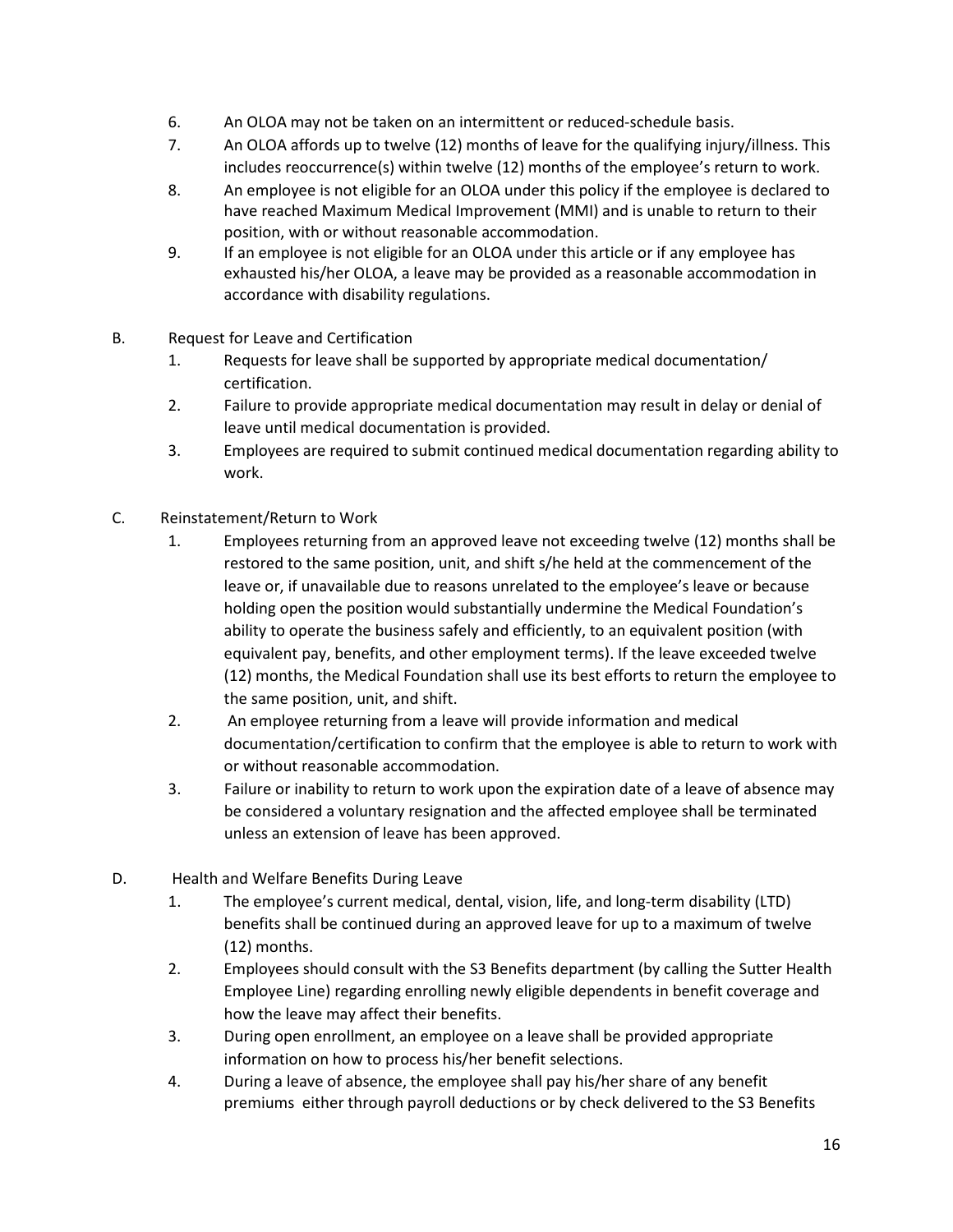Department by the applicable due date. Employees not in a paid status sufficient to cover the premium shall be billed by the S3 Benefits Department and should contact the Sutter Health Employee Line for information about premium payments while on leave.

5. Failure to pay benefit premiums during leave shall result in a loss of coverage and the employee (and any applicable dependents) shall not be eligible to continue benefits under COBRA.

Personal Leave of Absence (PLOA)

- A. All full-time, part-time, short-hour, and per diem employees who have completed one year of employment from their earliest hire date with Sutter Health are eligible for PLOA. Temporary and Limited Term employees are not eligible for a PLOA.
- B. A PLOA may be requested for emergency situations where an employee has exhausted leave entitlements or does not qualify for leave under this agreement or federal, state, or local leave laws. Personal Leaves shall not be granted for the pursuit of other employment, to extend vacations, or for time spent incarcerated.
- C. A PLOA may be granted for a minimum of seven (7) days, up to a maximum of two (2) months, with one extension for up to a maximum of three (3) months total time off. An employee may be granted a PLOA one (1) time per rolling twelve (12) month period, measured backward from the date the employee commences leave. A PLOA may not be taken on an intermittent or reduced-schedule basis.
- D. Accrued PTO must be used while an employee is on PLOA.
- E. Employees should provide the supervisor at least thirty (30)-days prior written notice of the need for a PLOA. If this is not possible, notice must be given as soon as practicable after the employee learns of the need for the PLOA, depending on the circumstances. Employees requesting PLOA shall complete the online MyLeave Request accessed at MySutter Connection or call the Sutter Health Employee Line.
- F. The supervisor and Human Resources shall review each PLOA request and, in their discretion, determine whether to grant or deny it based on the staffing and operational needs of the department. If the position at issue must be filled on a long term basis because temporary help is not possible or feasible, then the PLOA shall not be approved.
- G. Benefited employees shall be responsible for the full premium amount of health, vision, and dental insurance (both the employee and employer portions) during an approved PLOA. The responsibility for the full premium amount occurs the first full pay period missed from work following the first of the month after the start of the PLOA. If an employee does not pay premiums in a timely manner, the insurance shall be discontinued.
	- 1. The Medical Foundation shall continue to pay the employer share of the cost for life insurance and long-term disability (LTD) insurance, provided the employee maintains coverage by paying his/her portion of the premium, if applicable.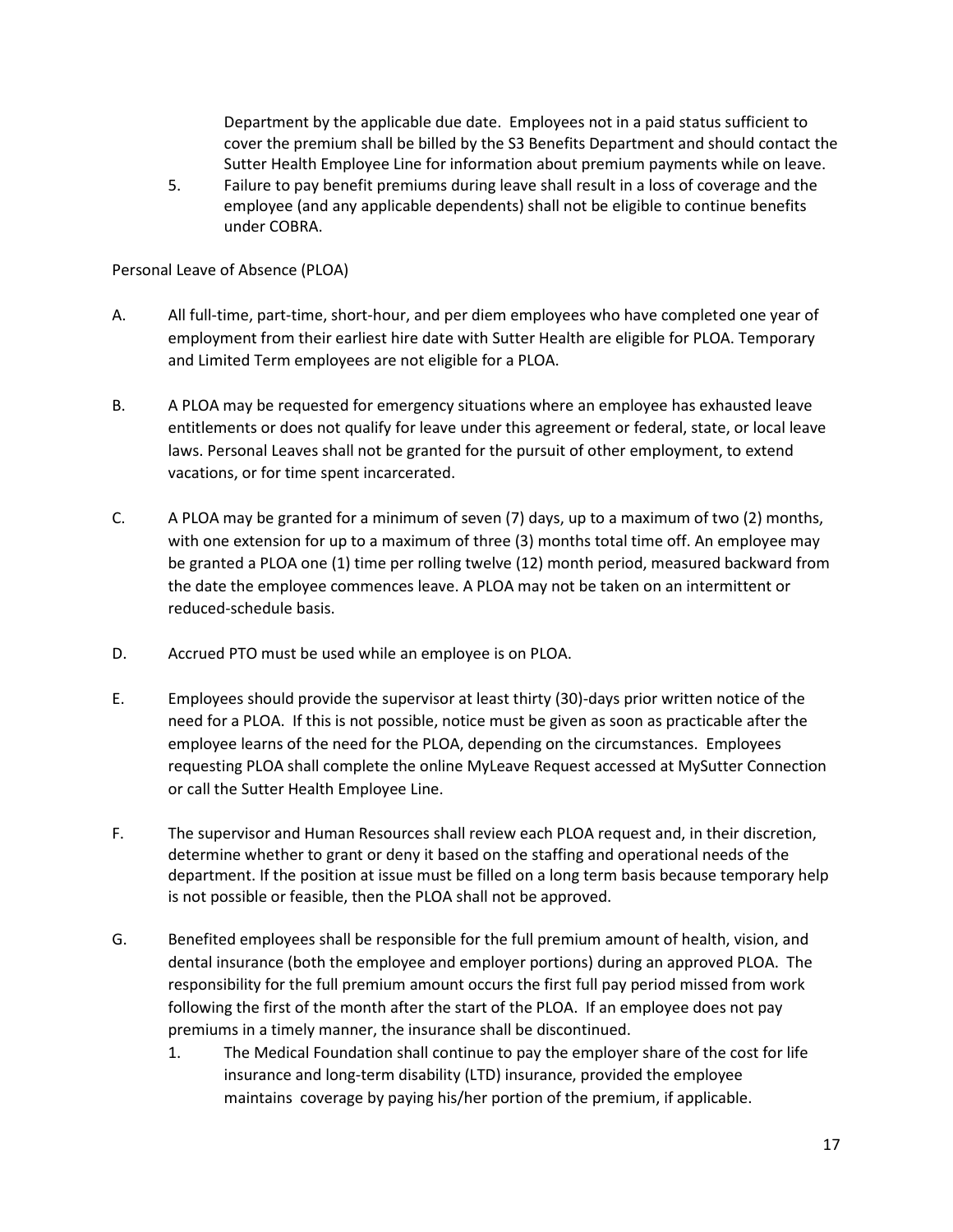- 2. Employees shall not accrue additional benefits during PLOA, except as may be provided for by the terms and conditions of a particular employee benefit plan.
- H. Employees returning from an approved PLOA shall be reinstated in the same job classification held prior to the PLOA, including the department and shift, unless mutually agreed to otherwise in writing.
- I. Failure or inability to return to work upon the expiration of PLOA shall be considered a voluntary resignation and the affected employee shall be terminated unless an extension has been approved in advance.

# Pay During Leaves

- A. Leaves of absences are unpaid, however, employees may be eligible for wage replacement benefits (e.g. PTO), if applicable.
- B. Unless prohibited by a regulatory requirement allowing optional PTO use, (e.g., FMLA, CFRA, CA Pregnancy Disability Leave (PDL), Military leave, etc.), employees are required to use accrued and available PTO during leave. PTO, if elected or required for use, is integrated with all forms of wage replacement up to approximately 100% of Pre-Disability Gross Earnings.
- C. Employees can elect (unless PTO use is required) whether to use accrued PTO to cover any applicable elimination period, and to integrate PTO with other wage replacement benefits.
- **D.** If the employee does not affirmatively decline using PTO or if PTO usage is required, PTO will be integrated with all applicable forms of wage replacement.

# **SECTION 16. TRANSITIONAL/MODIFIED DUTY**

The Union and the Medical Center agree that employees who suffer an industrial or non-industrial injury or illness should be returned to work (even in a transitional or modified role) as soon as medically and operationally feasible. If an employee declines an offer of modified work through the Connecting to Work program, the employee understands that he/she will not be eligible to receive Total Temporary Disability or integrate Short Term Disability during the balance of the leave.

# **SECTION 17. SHORT TERM DISABILITY (STD) BENEFIT AND LONG TERM DISABILITY (LTD)**

A. Short-Term Disability (STD) Salary Continuation Benefits Program.

The purpose of the program is to provide an additional income benefit to complement state and/or federal wage replacement programs for employees during an approved leave or when partially disabled and working in a reduced schedule and meet the qualifications to continue to receive STD benefits.

1. Eligibility: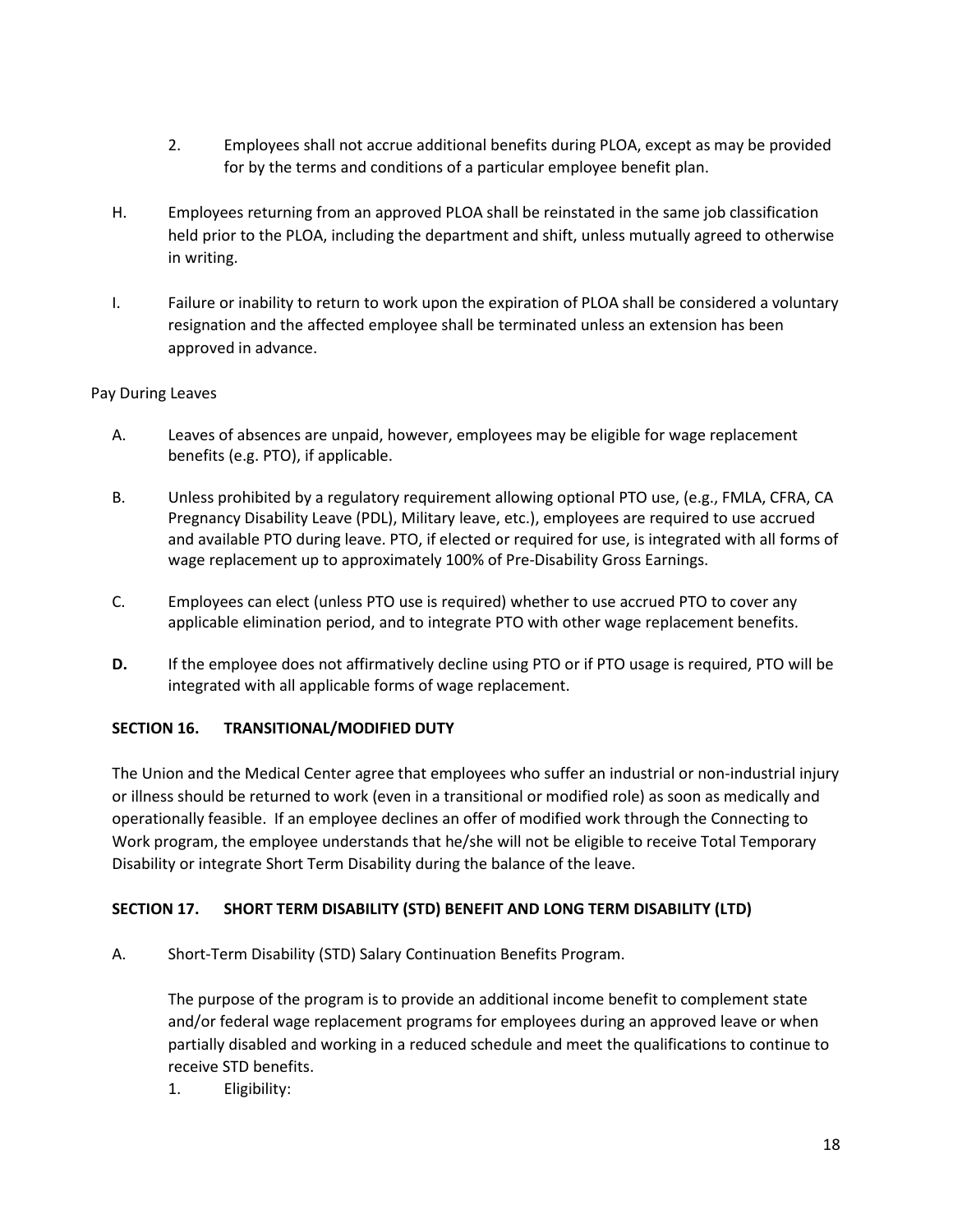Regular full-time, part-time and limited term employees are eligible for coverage. STD eligibility begins on the day immediately following the date the employee completes three (3) months in a full-time, part-time, or limited term position, as long as the employee is in an active status with PAMF and not currently in a leave status. To receive STD benefits under this program, the employee must be on an approved medical leave of absence and apply for state and/or federal wage replacement programs (i.e. State Disability Insurance (SDI), Social Security (SS), Total Temporary Disability (TTD)), where applicable. Details regarding the benefits and terms of coverage are outlined in the Human Resources Policy - Short Term Disability Salary Continuation.

- 2. Benefits provided:
	- a. STD is a supplemental wage replacement benefit provided to the employee in the event of total and continuous disability up to approximately sixty-six and two-thirds (66-2/3) of their normal pre- disability gross earnings when integrated with state and/or federal wage replacement programs.
	- b. STD benefits may include salary continuance for employees who are temporarily and partially disabled. The benefit is integrated with any state and/or federal wage replacement programs and any pay received from light duty work.
	- c. Employees can elect (on the Request for Leave of Absence form) whether to use accrued PTO to cover any applicable elimination period and to integrate PTO with other wage replacement benefits if the leave is covered under FMLA/CFRA, PDL, or Military Leave. If the employee does not affirmatively decline using PTO, the Medical Center shall integrate accrued PTO with all applicable forms of wage replacement.

If the leave is not covered by FMLA/CFRA, PDL, or Military Leave, the Medial Center requires the use of accrued PTO.

- d. PTO may also be used to supplement state and/or federal wage replacement programs and STD to provide income up to approximately one hundred percent (100%) of pre-disability gross pay based upon FTE status. Payroll will automatically integrate PTO with the above benefits if the employee does not specifically designate on the Leave of Absence Request Form to not integrate PTO.
- 3. Calculation:
	- a. Day 0-3 (elimination period) will be unpaid under the STD benefit for occupational disabilities.
	- b. Day 0-7 (elimination period) will be unpaid under the STD benefit for nonoccupational disabilities.
	- c. Day 8 (for approved STD claim for non-occupational disability) or day 4 (for approved STD claim for occupational disability) the employee will be paid the full salary continuation benefit less the maximum state and/or federal wage replacement or other anticipated income.
- 4. Benefit Period: The maximum benefit period is one hundred and eighty (180) calendar days from the date the disability begins.
- 5. Qualifying Period: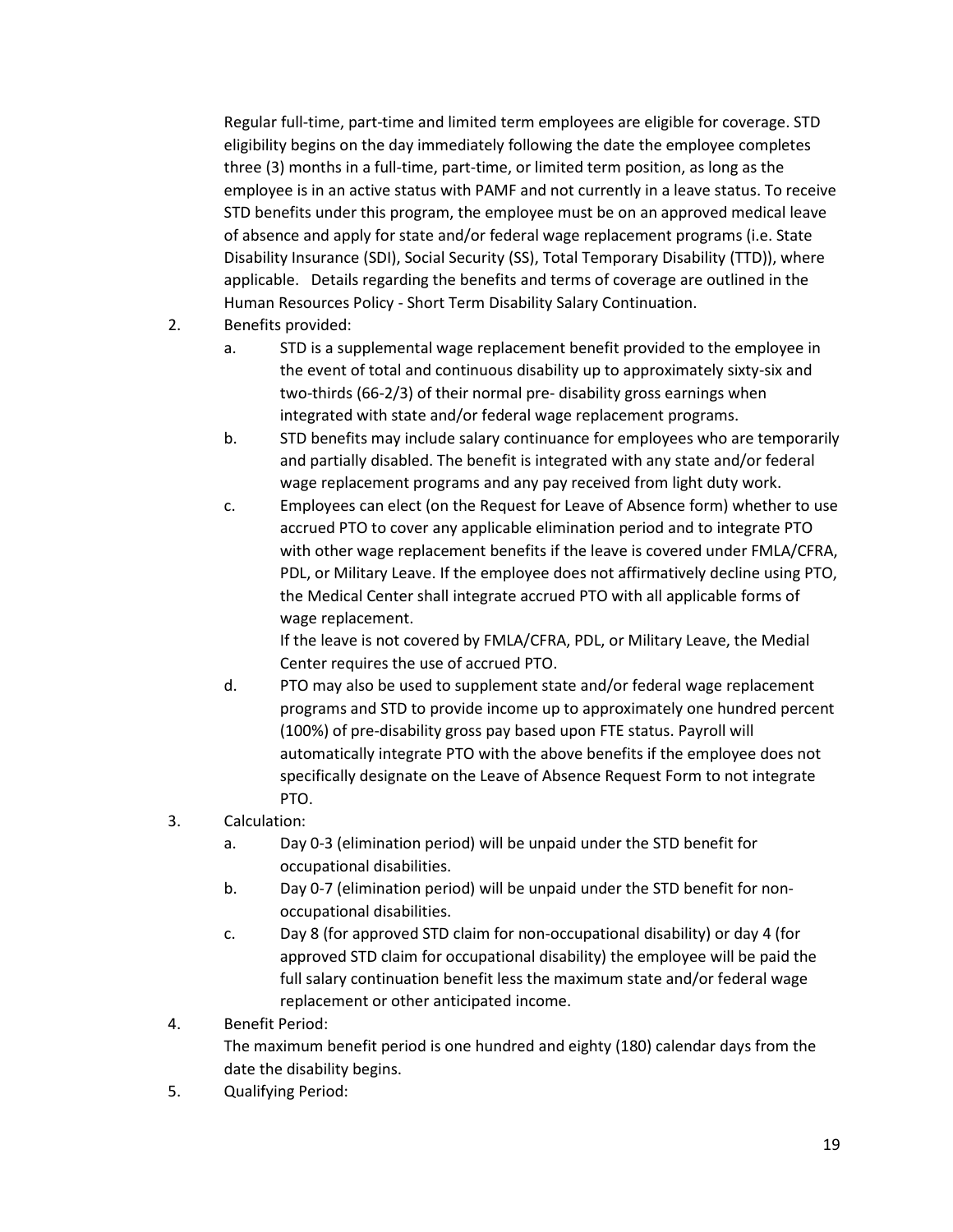Re-occurrence of the same disability within one hundred and eighty (180) calendar days of the onset of the original disability will be treated as a continuation of the original disability. The employee will not be subject to another elimination period; however, all time for the original period of disability will be counted in determining the remaining benefit period. Once an employee has exhausted all of his or her one hundred and eighty (180) calendar days of disability of STD benefit, the employee will not be entitled to additional STD pay for the same disability until he or she has returned to work in active status, for a period exceeding one hundred and eighty (180) calendar days.

# B. Long Term Disability (LTD)

- 1. Eligible employees shall receive Employer-paid core long-term disability insurance in the amount 60% of pre-disability earnings, as defined by the certificate of coverage, up to a maximum monthly benefit of \$5,000 and a maximum benefit period of 5 years. An eligible employee may buy up the long term disability insurance that provides a benefit of 60% of pre-disability earnings up to a maximum monthly benefit of \$10,000 and a maximum benefit period to age 65 (or up to age 70 if the Employee is over age 60). The Employee pays premium for this insurance.
- 2. The Employee must work at least 40 hours per pay period to be eligible for core and buy up long term disability insurance. The eligibility waiting period for a new employee is the first day of the month following 30 days of hire.
- 3. New or newly eligible employees must complete the enrollment process to purchase buy up long term disability insurance within 60 days of becoming eligible. If the employee does not enroll by the 60-day deadline, the employee will not be able to enroll in coverage until the next open enrollment period. Changes to buy up long term disability insurance may also be made at open enrollment.
- 4. Certain benefit limitations apply. The terms and conditions of the coverage are set forth in the certificate of coverage. The coverage shall be administered consistent with the certificate of coverage, contract with the carrier and the plan documents.

# **SECTION 18. MEDICAL-DENTAL-VISION, LIFE INSURANCE AND AD&D BENEFIT PROGRAMS**

- A. The Foundation shall provide the same health plan benefit programs (i.e. Medical, Dental, Vision, Life Insurance and Accidental Death and Dismemberment), under the same terms and conditions, to employees represented by the Union as the Foundation provides to its nonrepresented employees.
- B. The Foundation shall notify the Union thirty (30) days in advance of any changes to the health plan benefit programs, but shall not be required to bargain with the Union regarding the changes or the effects of the changes.

#### **SECTION 19. RETIREMENT**

A. Retirement Plan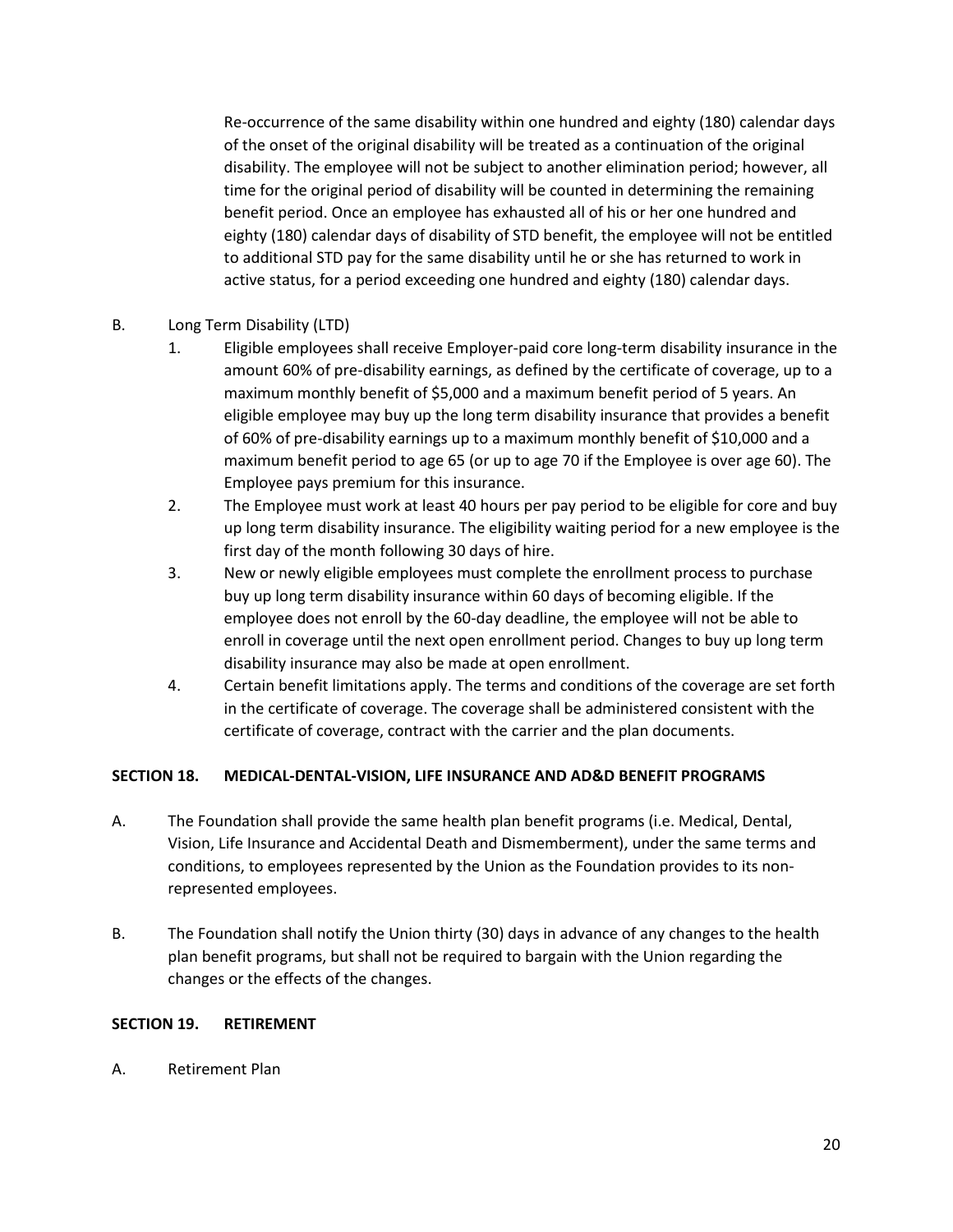All employees are eligible, including Short-Hour and Per Diem statuses, to participate in the Sutter Health Retirement Income Plan (SHRIP). Employees will be given materials, including a summary plan description. Annual employer contributions made to employee accounts based on Years of Service from 5% to 8% of eligible compensation. Employees must complete a Year of Service each calendar year for a contribution. A year of service is a calendar year with at least 1,000 hours.

# 1. Dispute Resolution

Except as provided herein, the SHRIP Plan Document provides a detailed description of the SHRIP provisions and is the governing document when interpreting plan provisions. Any disputes or claims for benefits will be handled in accordance with the steps outlined in the SHRIP Plan Document

# B. 403(b) Retirement Plan

Full-time, Part-time, Short Hour and Per Diem employees are eligible to participate in the 403(b) Retirement Plan under the terms set forth in the plan document. The Foundation will match fifty percent (50%) of the employees contributions, up to three (3%) of eligible compensation. The Foundation shall have the right unilaterally to modify this plan, but any such modification shall not affect the vested benefits, if any, of any employee.

The Foundation agree that neither the Foundation's modification of the 403(b) Retirement Plan nor the effects of such modification is subject to the Grievance and Arbitration provisions of this Agreement.

Upon either parties' request, the Union and the Foundation shall agree to meet and confer regarding the effects of changes to the 403(b) Retirement Plan prior to implementation of the changes.

# C. Retiree Medical Programs

1. Early Retiree Medical Access (ERMA)

The Foundation shall offer the Early Retiree Medical Access (ERMA) program. Full- time, part-time, and limited term employees shall be eligible for the ERMA program. The specifics of the program shall be available to employees and can be obtained, during normal business hours by calling the Sutter Health Employee Line: 855-398-1631. The cost of the program shall be borne exclusively by the member and rates may be adjusted periodically by the carrier. Affiliate retains the right to terminate, amend, or modify this program or any other similar program in its sole and absolute discretion.

2. Retiree Health Care Account (RHCA) The Foundation shall provide a post-retirement health care arrangement for eligible employees as follows: The Retiree Health Care Account Plan ("RCHA Plan") shall be available to all full-time and part-time employees who, at the time of retirement, are at least sixty (60) years of age and have both at least ten (10) years of service (1,000 or more hours of service in each calendar year) and at least five (5) years of continuous service (at least 1,000 hours of service in each calendar year) in a benefited employment status upon meeting the RHCA Plan's eligibility requirements. Eligible employees will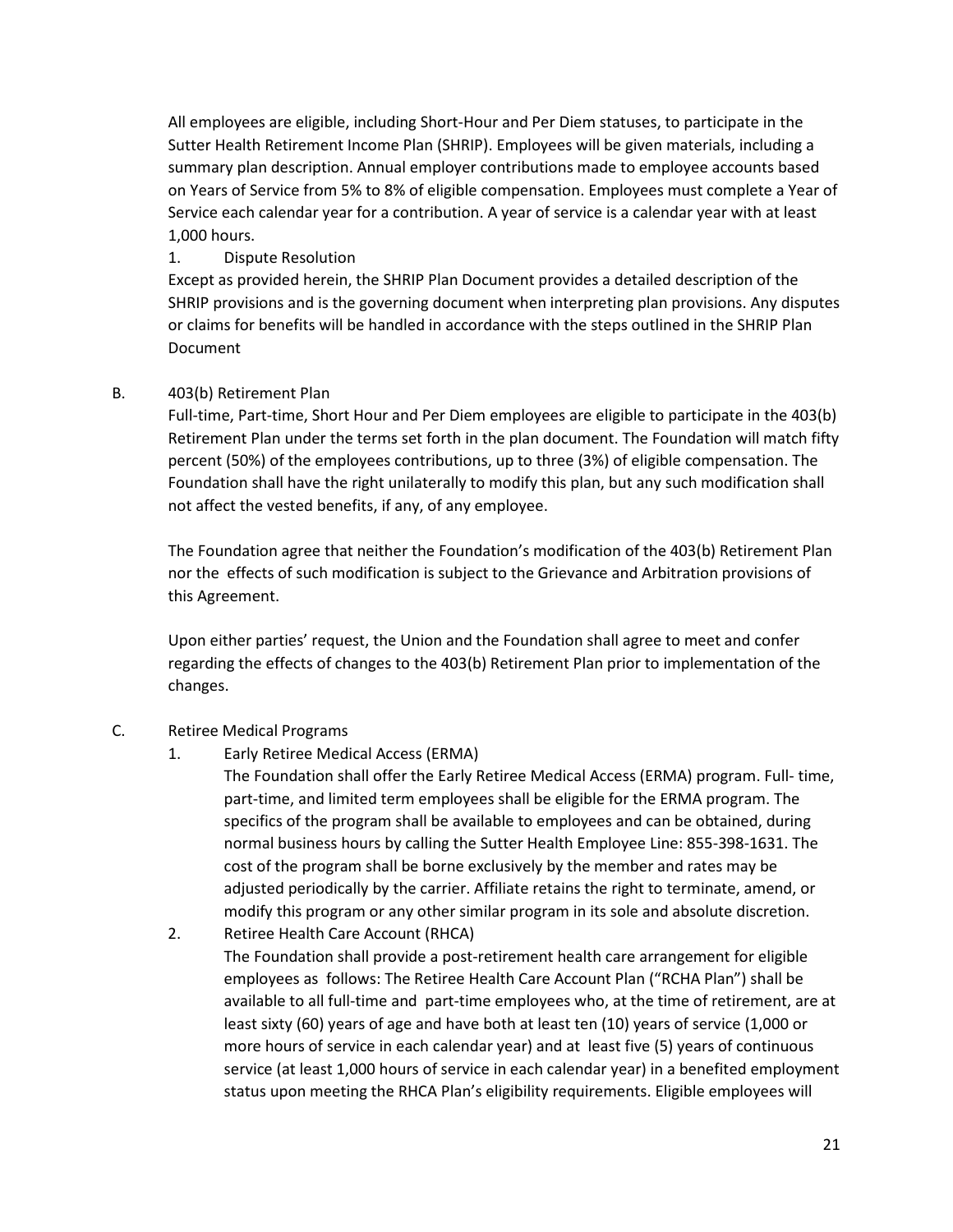receive one thousand dollars (\$1,000) credit for each year of eligible service up to a career maximum of ten thousand dollars (\$10,000). These funds may be used to pay for health insurance premiums prior to age sixty-five (65) or for Medicare Part B and Part D premiums, or Medicare Supplemental plans, after age sixty-five (65), as provided for by the terms of the RHCA Plan. Participation in the RHCA Plan shall be governed by the terms of the plan document. See Summary Plan Description for detailed provisions.

### **SECTION 20. LAYOFF AND RECALL**

- A. In the event of a layoff or reduction of FTE status, the Employer shall first request volunteers. If not enough Registered Nurses volunteer, then the following order shall be used to select the impacted Registered Nurses:
	- 1. Registered Nurses with documented history of performance problems (i.e., written or final written warning) within the last twelve (12) months.
	- 2. The Employer will determine how many On-Call (Per Diem) RN positions are needed. If the Employer decides to reduce the number of On-Call (Per Diem) RN positions, such reduction(s) will be made beginning with the least senior On-Call (Per Diem) RN, provided the remaining On-Call (Per Diem) RNs are qualified to perform the available work.
	- 3. Short Hour, Regular Part-Time or Regular Full-Time Registered Nurses with the least seniority provided the remaining Registered Nurses are qualified to perform the available work. A Short Hour, Regular Part-Time or Regular Full-Time Registered Nurse that is subject to layoff, except those with a documented history of performance problems in the last twelve (12) months, shall have the option to bump the least senior On-Call (Per Diem) Registered Nurse, provided she/he is qualified to perform the available On-Call (Per Diem) work.
- B. Registered Nurses who are laid off, except those with a documented history of performance problems in the last twelve (12) months, shall have recall rights for 12 months or until the Registered Nurse is offered an equivalent bargaining unit position, whichever occurs sooner. Recall rights shall be in order of seniority.

#### **SECTION 21. SEVERANCE PAY**

- A. Regular employees who are permanently laid off as a result of a reduction in force shall be entitled to severance pay in the following amount, provided they choose to waive all further seniority rights to reinstatement to their jobs:
	- 1. 6 months to 4 years of service 2 weeks pay
	- 2. 5 to 9 years of service 3 weeks pay
	- 3. 10 to 14 years of service 4 weeks pay
	- 4. 15+ years of service 6 weeks pay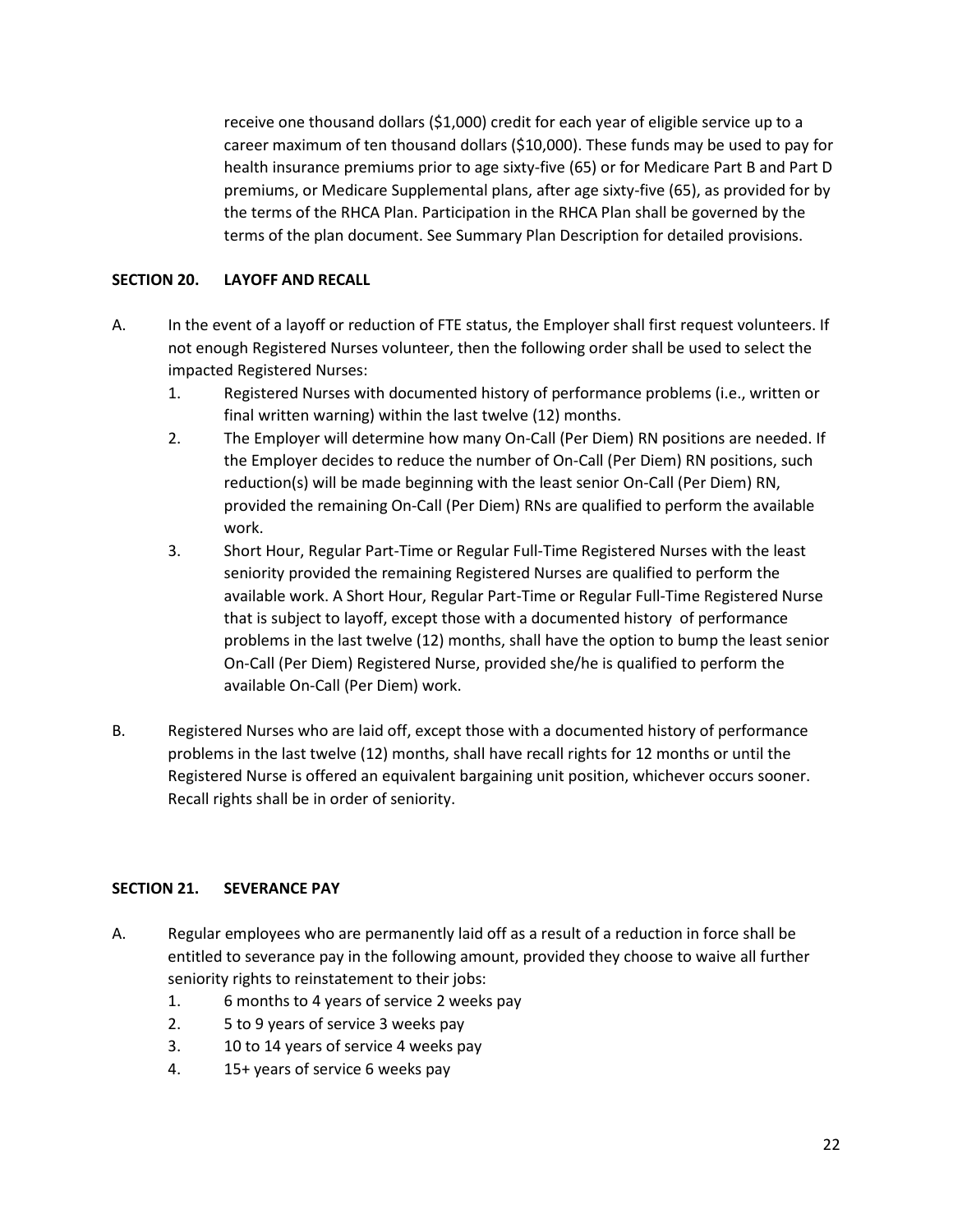B. To qualify for severance pay, the employee must sign a waiver of reinstatement rights within thirty (30) days of the commencement of the layoff.

### **SECTION 22. STRIKE AND LOCKOUT**

- A. The Union agrees that during the term of this Agreement there shall be no strikes, work stoppages, work slowdowns, coordinated withholding of services, boycotts, or picketing of the Employer for any reason regardless of whether the underlying dispute is subject to resolution through the grievance and arbitration procedure. No registered nurse shall encourage other registered nurses to take part in any work stoppage or slowdown during the term of this Agreement. The Employer agrees that during the term of this Agreement there shall not be a lockout of registered nurses for any reason.
- B. The Union's no strike pledge also prohibits alleged sympathy strikes, and it is expressly understood that registered nurses may not refuse to cross or work behind any picket line placed at the Employer's facility unless the picket line is a lawful primary picket line established by the Union.

### **SECTION 23. MANAGEMENT FUNCTIONS**

- A. The Employer retains, solely and exclusively, all the rights, powers and authority that it possessed or exercised prior to the execution of this Agreement, except as expressly limited by a specific provision of this Agreement.
- B. Without limiting the generality of Paragraph 1, the rights, powers and authority retained by the Employer include, but are not limited to, the following: to determine the type and scope of work to be performed, and of the health care services to be provided; to determine the methods, processes, means and places of providing health care services; to effect technological changes; to increase or decrease the work force and to determine the size thereof; to assign work and to decide which employees are qualified to perform work; to suspend, eliminate, add to, expand and control the quality services; to discontinue work for economic, medical or operational reasons; to contract for supplies or services; to select employees for hire, scheduling, promotion, demotion, layoffs or transfer; to manage and direct its business, operations and work force and maintain the efficiency thereof; to create, change, combine or abolish jobs, departments and facilities in whole or in part; to establish work standards, schedules of operation and work load; to specify or assign work requirements and overtime; to schedule working hours and shifts; to utilize external traveler RNs (this is not intended to permanently replace staff or abolish positions); and to adopt or modify work place policies and rules of conduct and penalties for violation thereof.
- C. All other rights of management not expressly limited by the clear and explicit language of this Agreement are also expressly reserved to the Employer, even though not enumerated above. The exercise of any right reserved to management herein in a particular manner, or the non-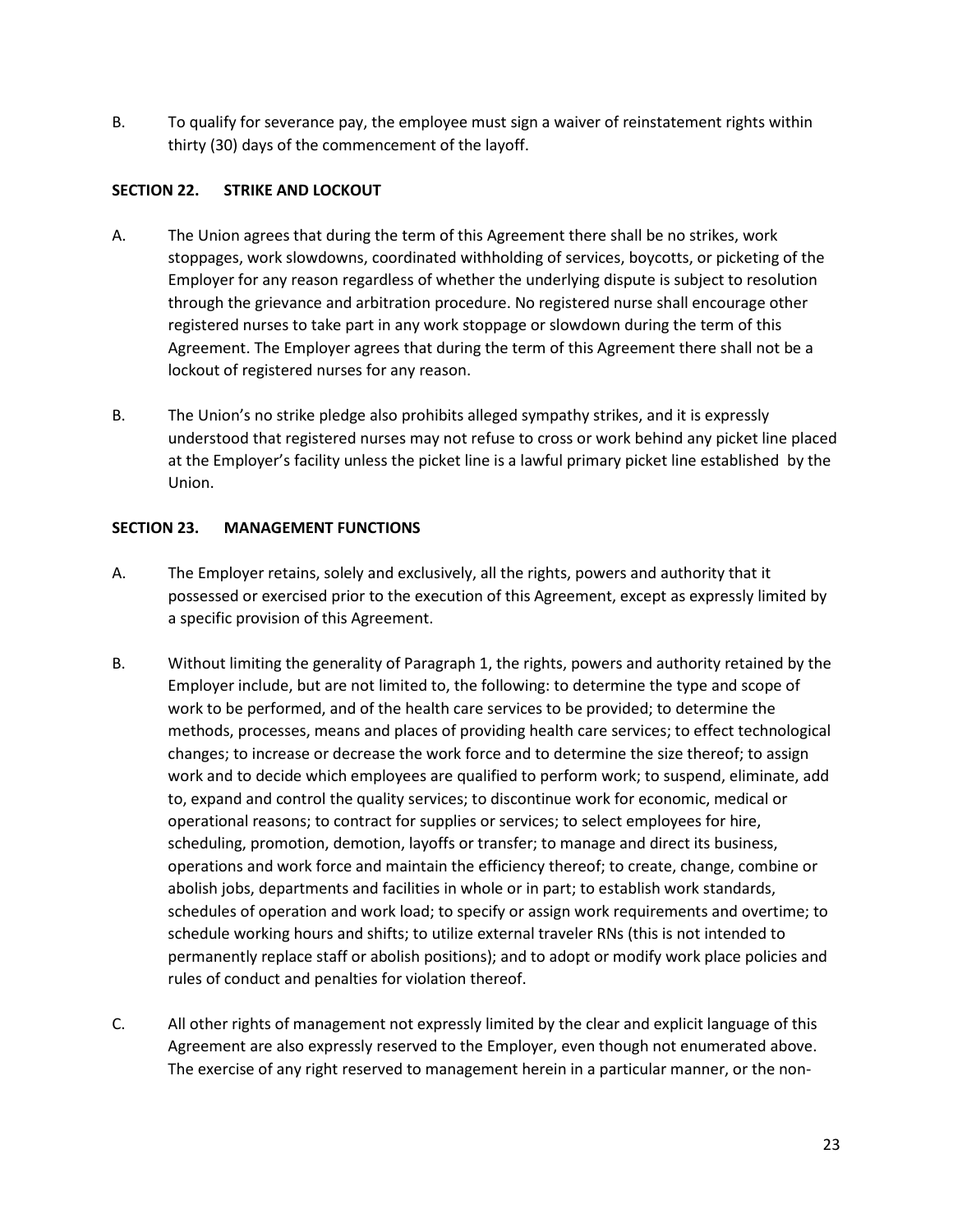exercise of any such right, shall not be deemed a waiver of the Employers' right or preclude the Employer from exercising the right in a different manner.

D. The retained rights of management shall not be subject to the grievance and arbitration provisions of this Agreement, unless they are in direct violation of the terms of this agreement, nor shall the Employer be required to bargain with the Union over the Employer's exercising of any such rights. The Union does not waive its right to bargain over the impacts of the application of the rights outlined above.

# **SECTION 24. UNION ACCESS**

The authorized representative of the Union shall be allowed to visit the facility for the purpose of ascertaining whether or not this Agreement is being observed. The Union representative shall notify Human Resources in advance of the visit. The Union representative shall not interfere with the work of registered nurses during the visit or cause them to neglect their work and shall limit his/her activity to matters arising under the Agreement. The Union representative conferring with registered nurses will do so only upon the registered nurse's free time and in public areas separate from any patient care area or patient waiting area.

#### **SECTION 25. UNION MEMBERSHIP**

A. Harmonious Labor-Management Relations

The Union recognizes its obligation to cooperate with the Employer to help ensure maximum service of the highest quality and efficiency, as professionals. The Employer and the Union recognize their obligations to treat employees in a fair and equitable manner. The Employer and the Union affirm the principle that harmonious labor-management relations are to be promoted and furthered.

- B. Union Membership and Service Fees
	- 1. All employees subject to this Agreement presently employed by the Employer on the execution date of this Agreement who are currently members of the Union, and all such employees who may subsequently become members of the Union, shall be required as a condition of employment to maintain their membership in the Union in good standing during the life of this Agreement.
	- 2. All new employees subject to this Agreement first employed by the Employer after the execution date of this Agreement shall, as a condition of employment, either (1) join and remain a member of the Union within thirty (30) days after employment, or (2) in the alternative, pay to the Union, commencing within thirty (30) days after employment, a fee for services rendered by ESC in an amount equivalent to regular membership dues, less non-chargeable costs defined as follows: Non-Chargeable Costs

The costs of the following activities are not included in the calculation of the service fee: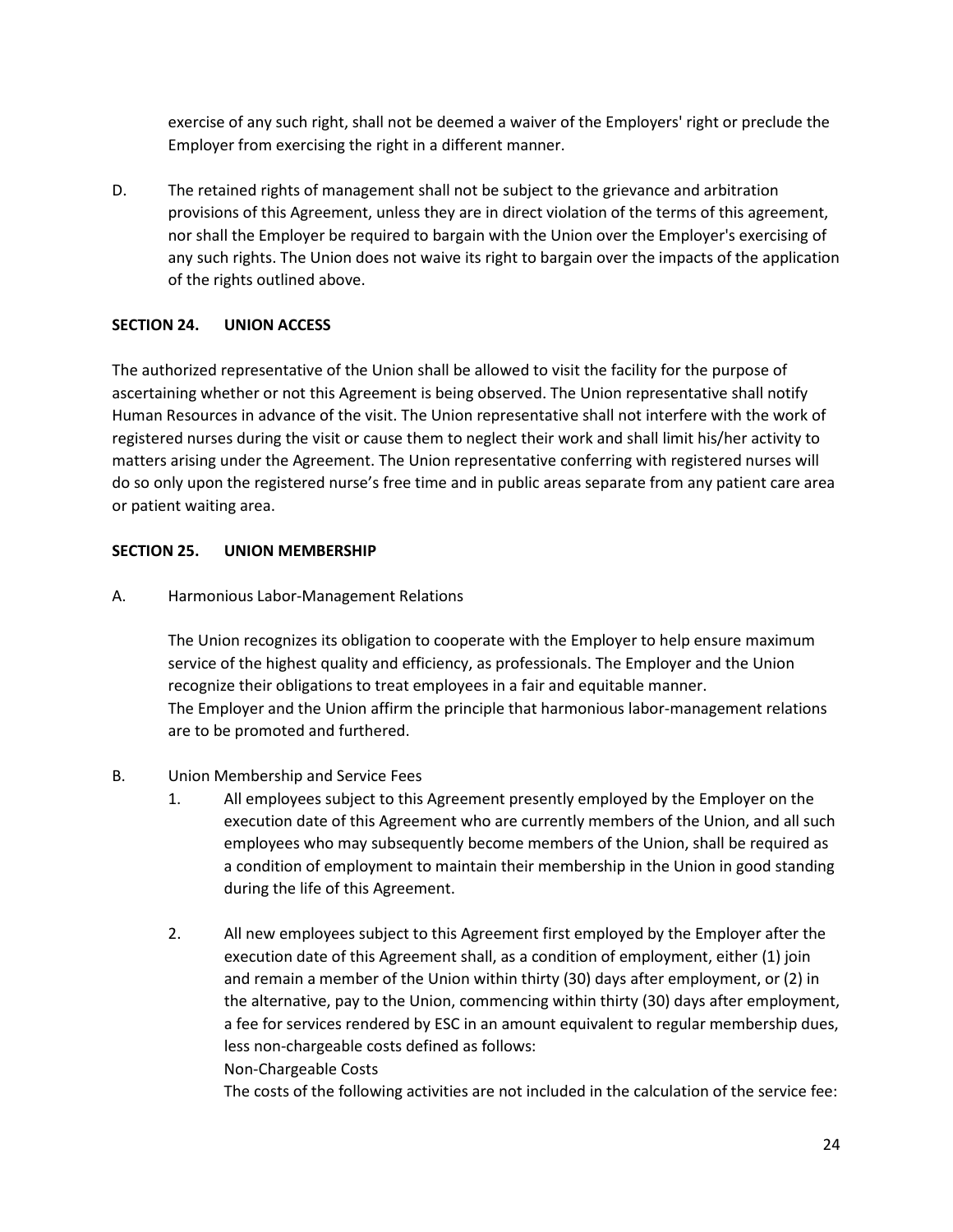- a. Lobbying or other political activity except as authorized by law;
- b. Payments to affiliates, except for chargeable costs as authorized by law;
- c. Social activities except as authorized by law;
- d. Charitable and philanthropic activities;
- e. Insurance and other benefits programs except as authorized by law; and
- f. Any cost that, by law, cannot be included in an agency shop service fee.
- 3. In no event shall the service fee charged exceed 95 percent of the regular union membership dues.
- 4. Any newly employed Registered Nurse subject to this provision may:
	- a. Execute a written declaration that he/she is a member of a bona fide religion, body or sect which holds a conscientious objection to joining or financially supporting any employee labor organization as a condition of employment; and
	- b. Pay a sum equal to the agency shop service fee to a non-religious, non-labor charitable fund chosen the employee from those charities listed with United Way, Combined Health Appeal of California, or Environmental Federation of California.
- 5. Within thirty (30) days after the Employer hires a new employee, the Employer will inform the Union in writing of the name and hire date of said individual. Said notification shall be in electronic format (a New Hire Report) and forwarded to the Union via email to a representative designated by the Union.

The Employer shall promptly remit to the Union the sums which are deducted under this Section.

On a monthly basis, the Employer provides various reports to the Union, in an electronic format, that include the following information: employee names, IDs, home addresses, department information, hire date, classification, regular wage rate, employment status, anniversary date, home address, home telephone and remittance amounts (if any).

C. Indemnification

The Union shall indemnify the Employer and hold it harmless against any and all suits, claims, grievances, demands and liabilities that arise out or by reason of any action or omission of the Employer in complying with the parties' agreement on union membership and service fee.

# **SECTION 26. GRIEVANCE PROCEDURE**

The purpose of the procedures set forth herein is to provide the parties with an orderly means of resolving differences which may arise between them.

A. Informal Conflict Resolution

Conflict may arise around issues other than interpretations, application and/or compliance with provisions of this Agreement or whether discharge or discipline was for just cause. When this type of conflict arises, the Registered Nurse is encouraged to promptly use informal conflict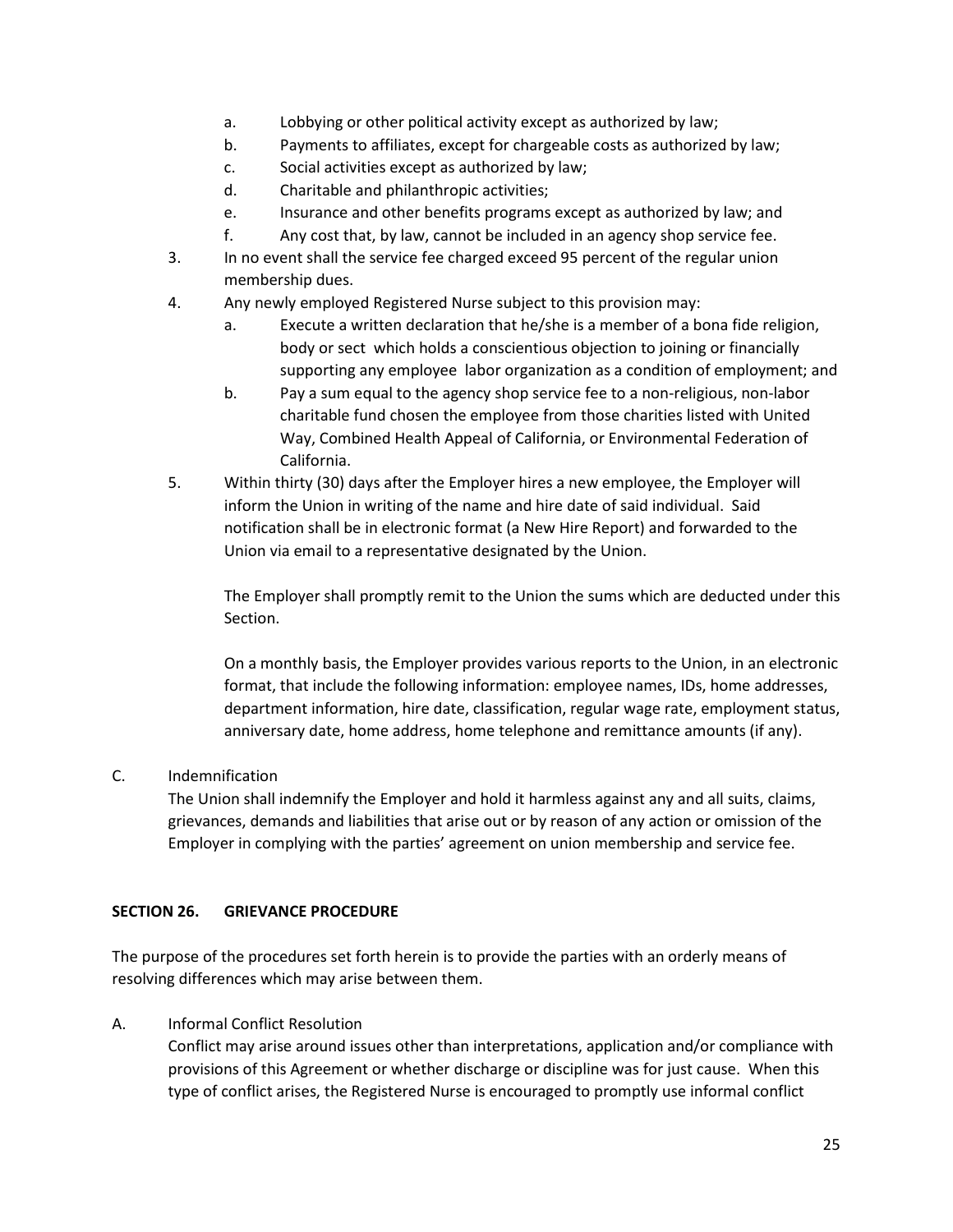resolution. To facilitate resolution of the conflict, the following resources are available to the Registered Nurse (not listed in order of priority):

- a. Management Representatives
- b. Peers
- c. Union Representatives
- d. the Employee Assistance Program
- e. Human Resources Department

#### B. Grievance

1. Definitions

A grievance is defined as a question or complaint filed by a Registered Nurse, the Union or the Employer concerning the interpretation or enforcement of the terms and provisions of this Agreement, the Registered Nurse's working conditions, or any claim or complaint concerning a Registered Nurse's discharge or discipline.

- 2. Terms of Grievance
	- a. Only the Registered Nurse who has successfully completed the initial introductory period of employment is eligible to submit a grievance.
- 3. Timeliness

The grievance will be submitted no later than fifteen (15) days after the occurrence of an alleged grievance, or the date from when the Registered Nurse became aware of the occurrence of an alleged grievance.

In determining the number of days for the grievance procedure, Saturdays, Sundays and holidays will be excluded. All other days will be included in determining the number of days regardless of the work schedule of the Registered Nurse.

- 4. Adherence to Time Limits
	- a. The Employer and the Union agree that grievances should be raised, and settled promptly.
	- b. Failure of the Grievance to proceed within any time limit delineated in this article will constitute a waiver of the claim.
	- c. Failure of the Employer to act within any time limit delineated will entitle the Registered Nurse to proceed to the next step of the grievance process.
	- d. The Employer will notify the Union in writing of any terminations so that the Union will have sufficient time to review and respond within the set time limits.
	- e. However, any of the time limits may be extended by mutual written agreement.
- 5. Right to Representation
	- a. The Registered Nurse will have the right to a Union representative or steward.
		- (a) The Registered Nurse may be assisted or represented by the Union representative at any step of the grievance procedure.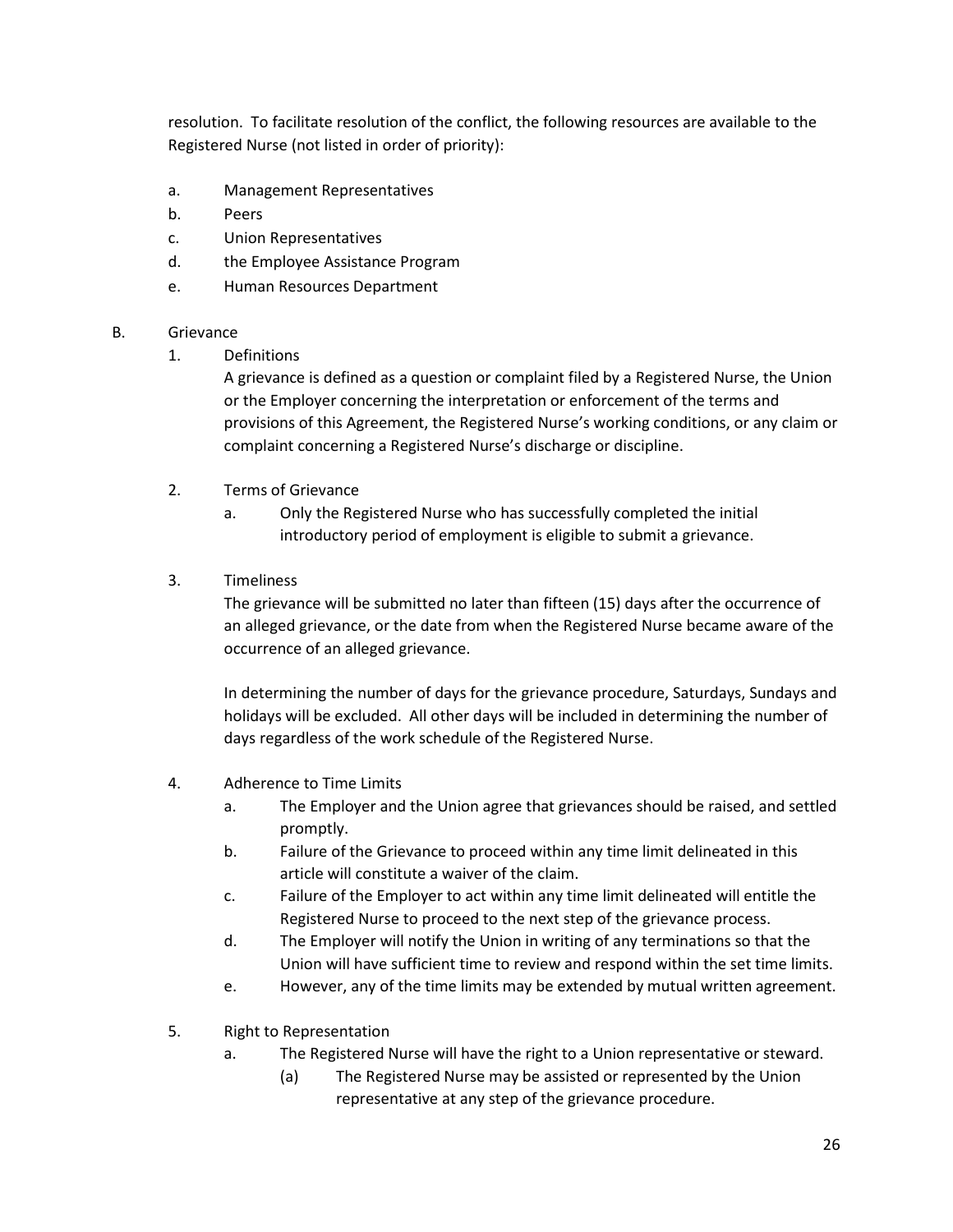- (b) Attendance of the Registered Nurse at any meeting/hearing may be required.
- 6. Time Off for Hearings

The Registered Nurse and her Union Representative (if an employee of the Employer) will be granted time off for participation in grievance hearings, as long as there is no impact to patient care. The Registered Nurse or his/her representative will not lose benefits or seniority as a result of time off related to grievance.

- C. Grievance Procedure
	- 1. Step 1 Filing of Grievance
		- a. The Union will file formal notice of Grievance in writing to Human Resources.
		- b. The matter may be referred to the Informal Conflict Resolution process with the agreement of all parties.
	- 2. Step 2 –Human Resources Review Meeting
		- a. Review Meeting

Upon the receipt of the grievance, Human Resources or his/her designee will arrange a review meeting within fifteen (15) days with individuals directly involved.

- b. Resolution Human Resources or her/his designee will provide a written determination of the grievance to the Registered Nurse and to the Union with ten (10) days after the review meeting.
- 3. Step 3 Mediation
	- a. Referral to Mediation

If the Registered Nurse and/or the Union do not accept the determination of Human Resources or his/her designee, the matter shall be referred to mediation. The Union has ten (10) days from the receipt of the determination to submit the written referral to mediation.

b. Mediation

The Employer and the Union shall request and utilize the services of an agreed upon Federal Mediator, from the FMCS, in an attempt to resolve the grievance, and to avoid unnecessary use of the arbitration process. The recommendation of the Federal Mediator is not binding on either party. It is the intent of the Union and the Employer to conduct the mediation within sixty (60) days of receipt of the request for mediation, dependent upon the availability of the mediator.

- 4. Step 4 Arbitration Procedure
	- a. Referral to Arbitration

If the grievance remains unresolved after the conclusion of the mediation step the grievance may be referred to arbitration. A referral to arbitration must be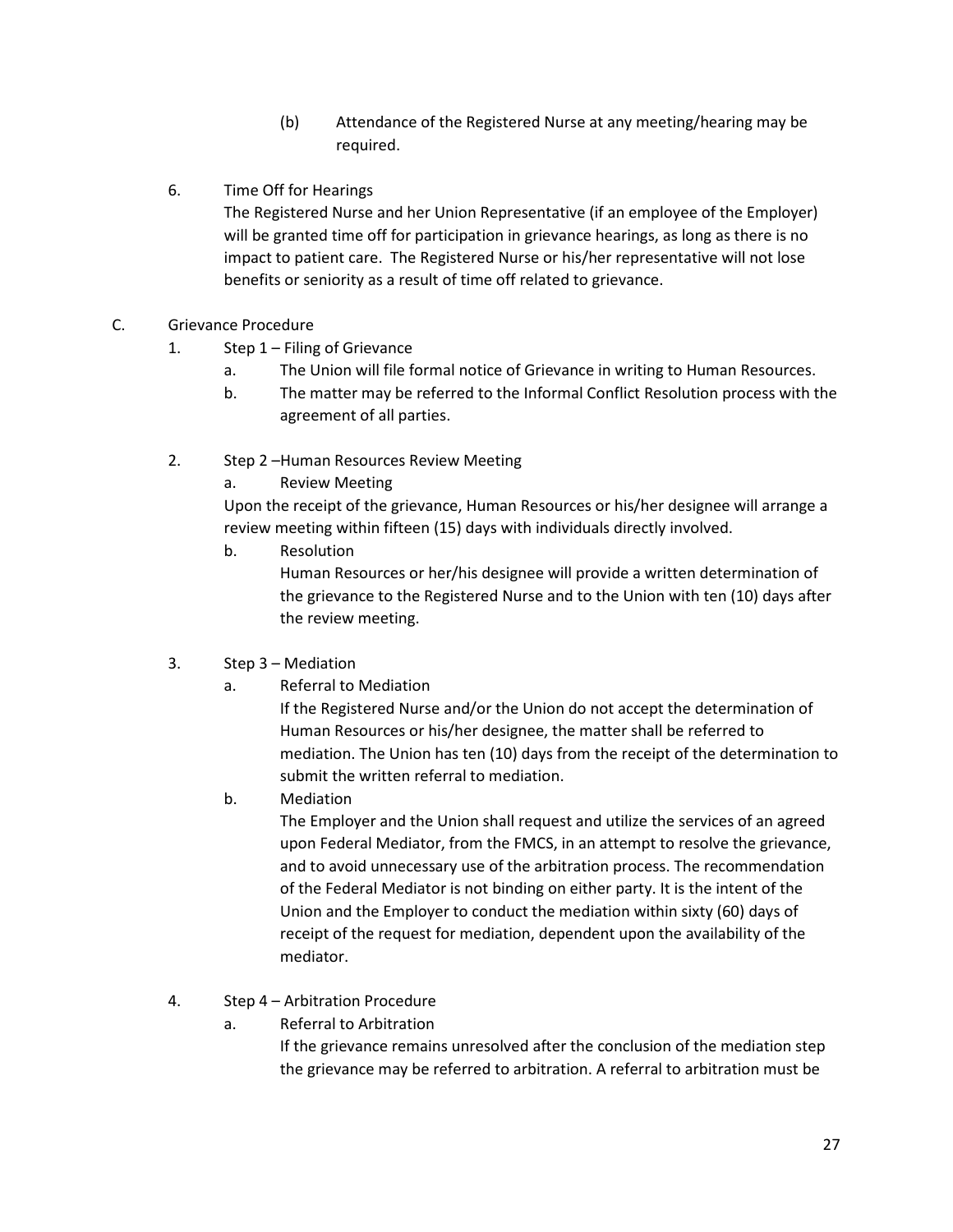made in writing and must be made within ten (10) days of the conclusion of the mediation

b. Selection of an Arbitrator

The Arbitrator will be selected by the Union and the Employer. If the Union and the Employer cannot agree upon an arbitrator, either side may request that the Federal Mediation and Conciliation Service supply a list of seven (7) names of arbitrators. The arbitrator will be selected from this list by the alternative striking of names (the first strike being determined by a flip of a coin) and the last name remaining will be the Arbitrator.

c. Arbitrator

Arbitration will begin as soon as possible, considering schedules of the representatives of the Employer and the Union. The hearing will be closed unless the arbitrator rules otherwise. Prior to the hearing the Union and the Employer will attempt to agree on a joint submission of the case to the arbitrator. If the parties fail to agree on a joint submission, each will present a separate submission. The joint or separate submission(s) will state the issue(s), and the specific article(s) of the Agreement, which the arbitrator is to interpret or apply.

- d. Resolution
	- (a) After the hearing, the arbitrator will render a decision, which will be final and binding on all parties.
	- (b) The arbitrator will have no power to add to, or subtract from, alter, modify, or amend any of the terms or provisions of this Agreement.
	- (c) The arbitrator has the authority to award monetary damages to lost wages and/or benefits. However, the arbitrator's award will not be made which violates the conditions of this Agreement.
- e. Expenses

The expenses of arbitration will be divided equally between the Employer and the Union. The expenses will include transcription costs and payment to the arbitrator. Transcription may be waived by mutual agreement of the Employer and the Union.

The Employer and the Union will bear its own expenses of representatives and witnesses.

#### **SECTION 27. REGISTERED NURSES NEGOTIATING COMMITTEE**

- A. Appropriate nursing coverage will be provided for those Registered Nurses attending negotiations meetings during clinical hours.
- B. If more than one Registered Nurse is from the same department, then the manager will work with the Union in determining Negotiating Committee participation while maintaining safe staffing to meet patient care needs. When Negotiating Committee meeting times and dates are confirmed, Human Resources will notify the Registered Nurses' managers to release the Registered Nurses for the sessions. If there are conflicts in scheduling, the Union, Human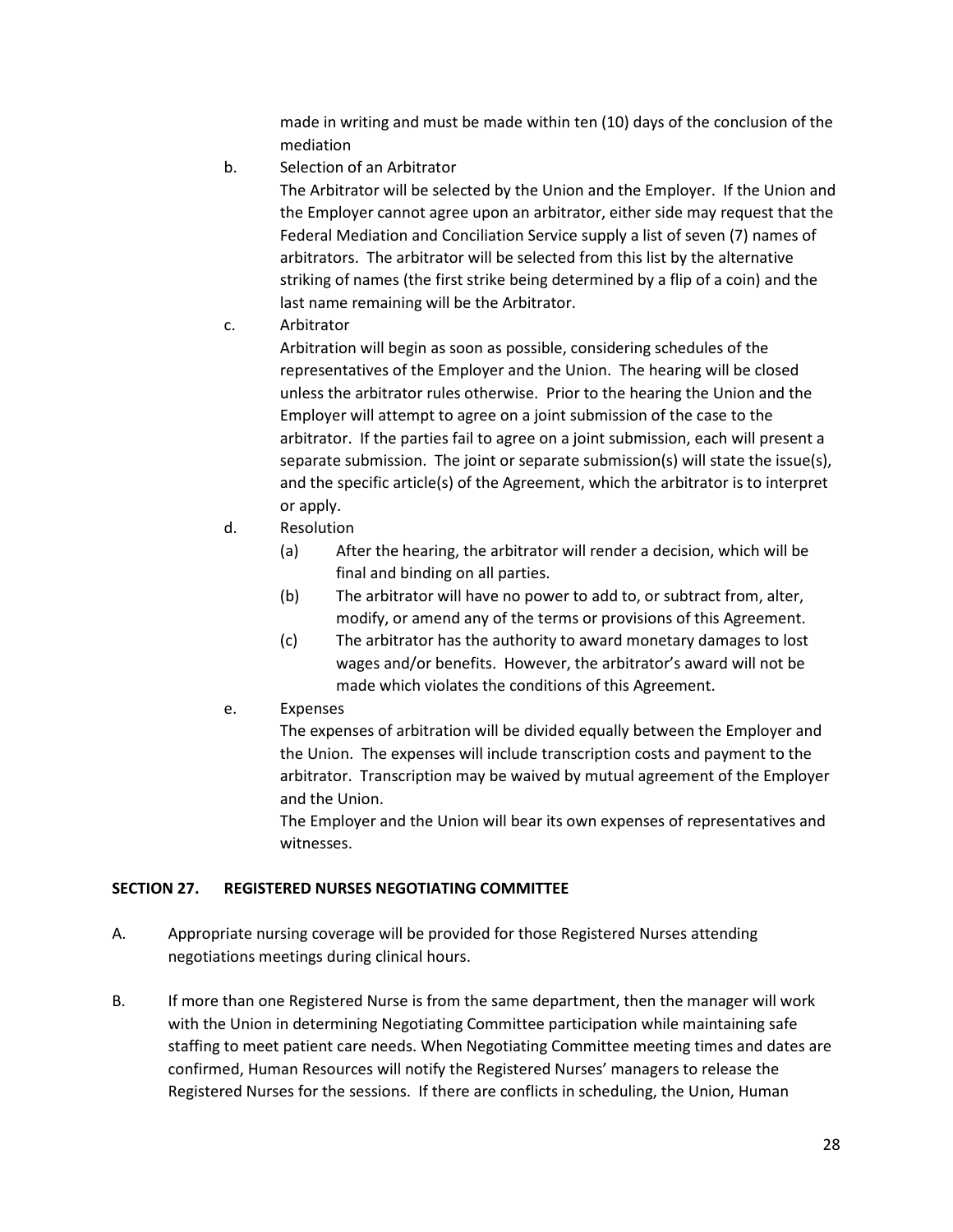Resources and the department manager will work together to come up with a mutually agreeable solution.

# **SECTION 28. REIMBURSEMENT OF PROFESSIONAL LICENSURE/CERTIFICATION FEES AND MEMBERSHIP DUES**

RNs covered under this agreement shall have the same access to the Reimbursement of Professional Licensure/ Certification Fees and Membership Dues policy that the Foundation provides to its management represented employees.

# **SECTION 29. TUITION REIMBURSEMENT**

- A. All full-time and part-time employees who have successfully completed their introductory period are eligible for Tuition Reimbursement.
- B. The maximum tuition reimbursement that an Eligible Employee, including Eligible Employees employed at multiple Sutter Health Legal Entities, may receive is \$2,500 per calendar year. Approved requests for tuition reimbursement will be reimbursed at one hundred percent (100%) of covered expenses, up to the calendar year maximum.
- C. Eligible courses include courses that appear likely to lead to improvement in skills and knowledge in the employee's present job or reasonable potential advancement to a higher skill level or position. The course of study must be offered through accredited institutions, including, but not limited to colleges, universities, and business/technical/or vocational schools. In addition, other courses that are eligible for reimbursement include: Graduate Equivalency Degree (GED) courses from an accredited institution and English as a second language (ESL) course from an accredited institution.
- D. Excluded from tuition reimbursement are seminars, conferences, and workshop. Course work or other education involving sports, games, or hobbies are also not eligible for reimbursement under this policy, unless that course work or education is related to the affiliate's business or required as part of the employee's degree program. It is not the intent of this benefit to provide or guarantee accumulation of continuing education credit. Course work must not conflict with the employee's work schedule, including overtime and standby requirements, if any (unless otherwise approved by an employee's supervisor).
- E. Covered expenses include tuition fees, lab fees, registration fees, and costs of required books. Covered expenses shall not include the costs of commuting, parking, application fees, ID fees, graduation fees, archive fees, deferred payment fees, late fees, entrance exams, expenses for miscellaneous school supplies and materials, expenses for uniforms, expenses for books that are not required by the course syllabus, expenses for graphing calculators, laptop or other computers, printers, any other specialized equipment, mail-in registration fees, fees for nonresidents that have not been previously approved by the Employer, any other special or non-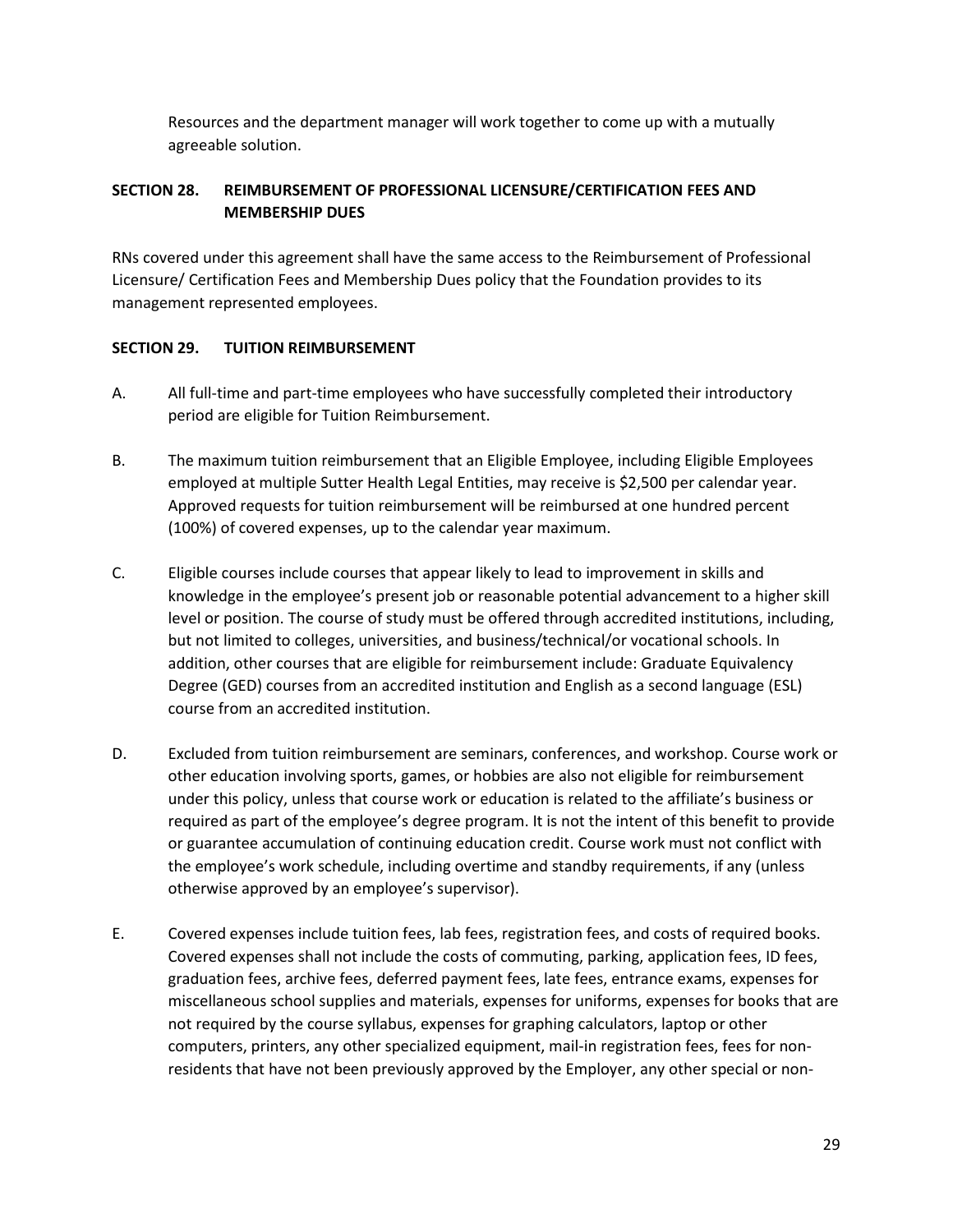recurring fee, costs for meals, or costs for lodging that are incurred by an employee and are incidental to the taking of an eligible course.

- F. Employees desiring tuition reimbursement shall complete the tuition reimbursement form and submit the completed form to their supervisor for approval at least three (3) weeks prior to the starting date of the course(s). If the tuition reimbursement request is denied, the employee is responsible for all costs. Costs for fees and books should be estimated on the tuition reimbursement form. The supervisor shall review the request and confirm or deny course eligibility. If approved, the supervisor shall sign and return the form to the Eligible Employee. A new request shall be completed for each semester or similar period of study. Should an employee use all funds available in a calendar year, no further benefit will be paid even if a Tuition Reimbursement Request has previously been filed and approved.
- G. To receive reimbursement for an approved course, the employee must remain an eligible employee for two (2) weeks beyond the last day of instruction. Employees shall submit the following items to S3 Benefits no later than four (4) months after the course has been completed including any required exams (however, if the course is for the fall semester and it is the employee's desire to have the costs applied to the current year's maximum tuition reimbursement, they need to be submitted by the first Friday in December of the current year). It is the employee's responsibility to ensure documentation is received accordance with the required timelines.
- H. A copy of the approved Tuition Reimbursement request form;
- I. A canceled check or official receipt of payment made for tuition, allowable fees and receipts for books;
- J. The official record indicating an acceptable grade (C or above) or satisfactory completion; or, for fall semester classes, a Projected Grade Letter form completed by the instructor(s) with the employee's anticipated grade. The Projected Grade Letter form is available through the MySutter Connection portal
- K. Paid tuition reimbursement is applied toward the benefit amount available for the calendar year in which the expense reimbursement is paid to the employee, i.e. an employee who begins classes in the fall semester but submits the grades and receipts in January of the following year will have that amount counted against the calendar year in which the expenses are reimbursed. Employees are encouraged to submit these documents as early as possible for courses that end late in December. If an employee is taking a class in the fall through the Tuition Reimbursement program and wants the benefit allocated in the same calendar year, s/he must submit the tuition reimbursement request by the first Friday in December of the current year (see above).

# **SECTION 30. BEREAVEMENT LEAVE**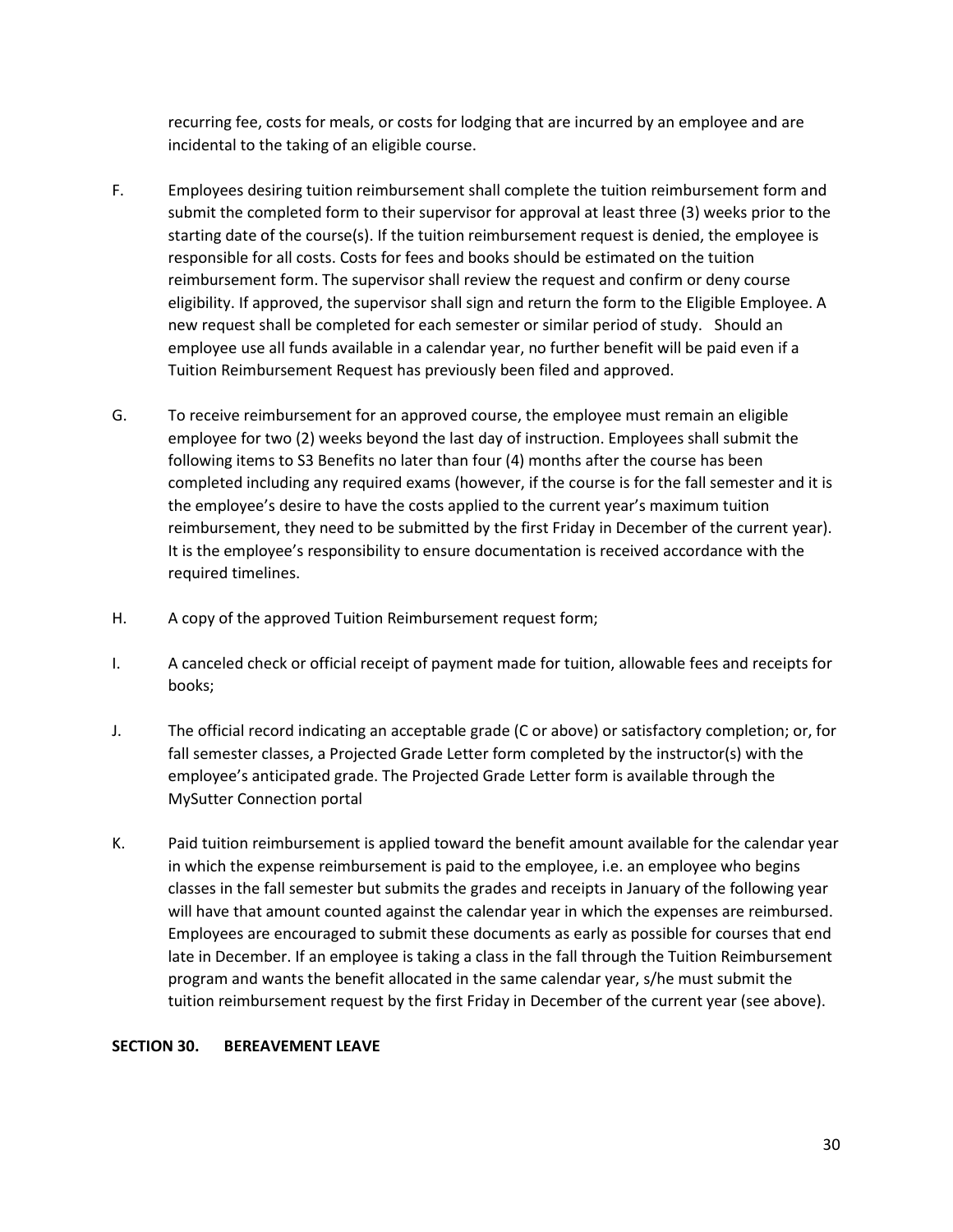- A. All full-time, part-time, and limited term employees are eligible for bereavement leave. Short hour employees will be eligible for bereavement leave effective the start of the pay period following ratification.
- B. Employees who experience the death of a Family member or Relative and intend to request bereavement leave must notify their supervisor as soon as possible of their need for bereavement leave pay and time off. Management may request verification of death and/or relationship to the deceased.
- C. In the event of the death of a Family member, employees may receive a maximum of three (3) days of bereavement leave pay, including applicable shift differentials.
	- 1. Family member shall include the following: spouse by marriage (not including common law marriage), registered domestic partner, parent, parent-in-law, child, grandchild, son-in-law, daughter-in-law, grandparent and sibling, individuals for whom the employee is the legal guardian, or other relative as defined below living in the employee's home. Step relationships are equal to blood relations and "great-grand" the same as "grand."
- D. In the event of the death of a Relative, Employees may receive a maximum of one (1) day of bereavement leave, including applicable shift differentials.
	- 1. Relative shall include the following: aunt, uncle, niece, nephew, cousin, grandparent-inlaw and sibling-in-law. Step relationships are equal to blood relations and "great-grand" the same as "grand."
- E. Bereavement leave days do not need to be taken consecutively but need to be taken within two (2) weeks (14 consecutive calendar days) of either the service (e.g. funeral, internment, cremation, memorial, etc.) or death. Compensation will be provided to replace regularly scheduled workdays missed and are not considered hours worked for the purpose of calculating overtime. The two-week time frame may be extended at the discretion of management as an accommodation due including, but not limited to, religious, cultural or geographical reason(s).
- F. The Medical Foundation recognizes there may be a need for additional time off when a death occurs in the family and time is needed for the surviving family members to mourn the loss or when employees must travel extensively in order to make arrangements and/or attend funeral/memorial services. Additional time off – either Paid Time Off (PTO) or unpaid time off, where applicable, may be granted to the employee at the discretion of management.
- G. Employees who are on Paid Time Off (PTO) when the death occurs are eligible for bereavement leave pay. In such instances, bereavement leave pay will be paid in-lieu-of PTO hours.
- F. Employees who are on an approved leave of absence during which s/he is integrating PTO hours are eligible for bereavement leave pay. In such instances, bereavement leave pay will be paid inlieu-of PTO hours. Any bereavement pay the employee receives in-lieu-of PTO hours must be reported to the Employment Development Department (EDD) and Short-Term Disability/Long-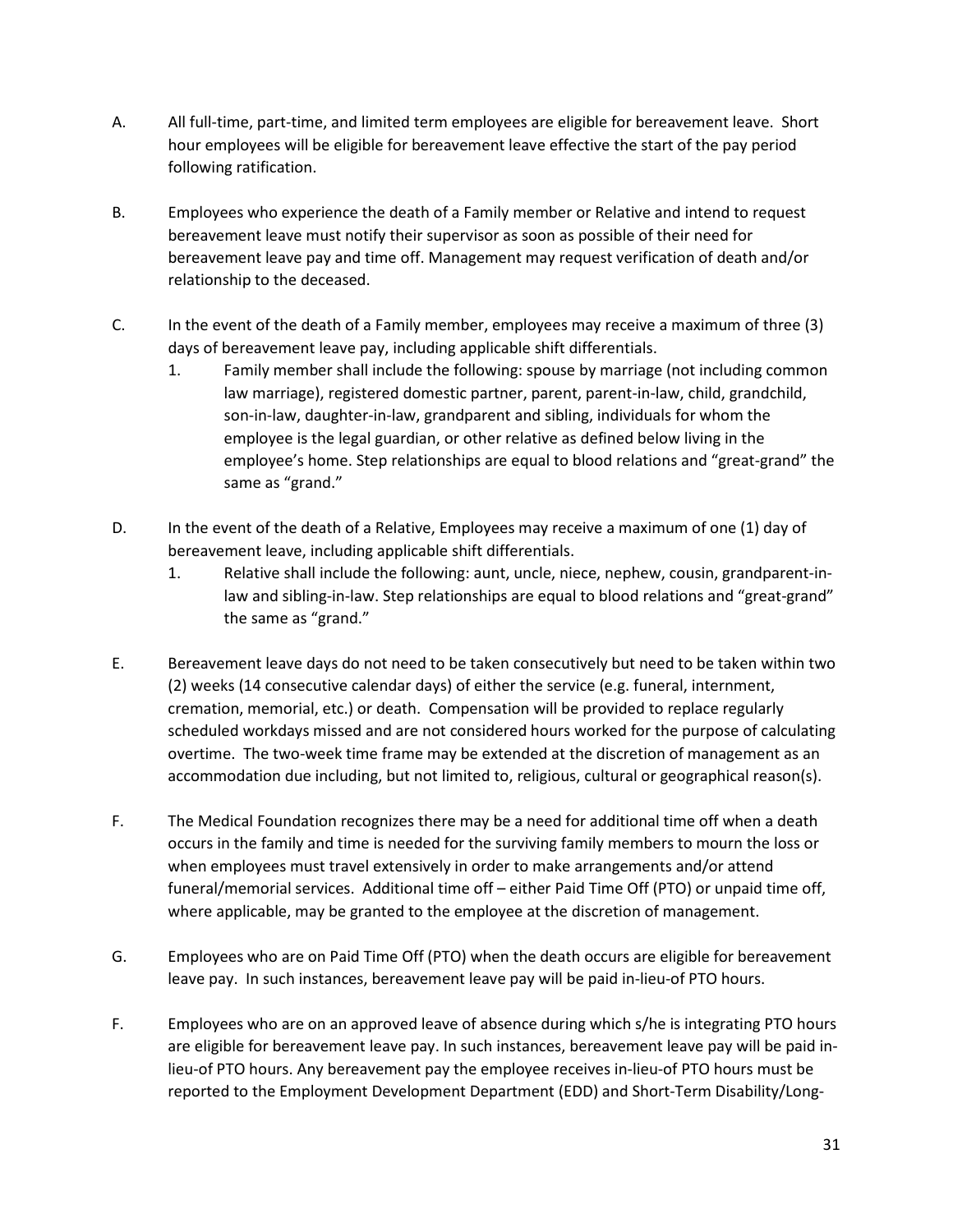Term Disability carriers, if applicable. If the employee has chosen not to integrate PTO hours with disability payments, s/he is not eligible to receive bereavement leave pay.

### **SECTION 31. JOB POSTINGS**

The Employer shall post bargaining unit job requisitions online for a minimum of five (5) days before filling the position. The posting shall indicate that the job is a union represented job. This does not prevent the Employer from filling the vacancy on a temporary basis during the five-day posting period. The Employer will attempt to fill job vacancies with bargaining unit RNs prior to utilizing external staffing resources. This provision for posting of job vacancies is for the information of Registered Nurses so that they may apply for any job vacancy for which they believe they are qualified.

It shall be the policy of the Employer to give first priority to bargaining unit Registered Nurses for filling of lateral vacancies and promotional positions covered by this Agreement. When qualifications, competency and performance are approximately equal, seniority shall be the deciding factor in who is selected to fill the position. The determination of who shall fill the job vacancy shall be at the determination of the Employer based on the above criteria.

# **SECTION 32 Jury Duty**

- A. All full-time, part-time, and limited term employees are eligible for jury duty pay upon hire. Short hour employees will be eligible for jury duty effective the start of the pay period following ratification.
- B. Employees who serve on Jury Duty will receive Jury Duty Pay for the time they are required to serve up to, but not exceeding, their regularly scheduled hours. Employees are required to provide proof of service to receive compensation.
- C. Jury Duty Pay will be paid as base wages including applicable shift differential. Jury Duty hours are not considered hours worked for the purpose of calculating overtime.
- D. An employee receiving a jury summons shall advise his/her supervisor as soon as possible, but no later than within three (3) days of its receipt.
- E. To receive compensation once the employee reports for Jury Duty, eligible employees must select the telephone on-call option, if available. Employees electing the telephone on-call option are to report to work until such time as they are called in to physically report for service, unless excused in advance by their supervisor. Employees who are on call and have not reported for Jury Duty are not eligible for Jury Duty Pay under this policy until they report for Jury Duty.
- F. If an employee is scheduled to work the night shift the day before and/or the day they are scheduled for Jury Duty, s/he will be released from the schedule and eligible employees will receive Jury Duty Pay not to exceed the employee's regularly scheduled hours.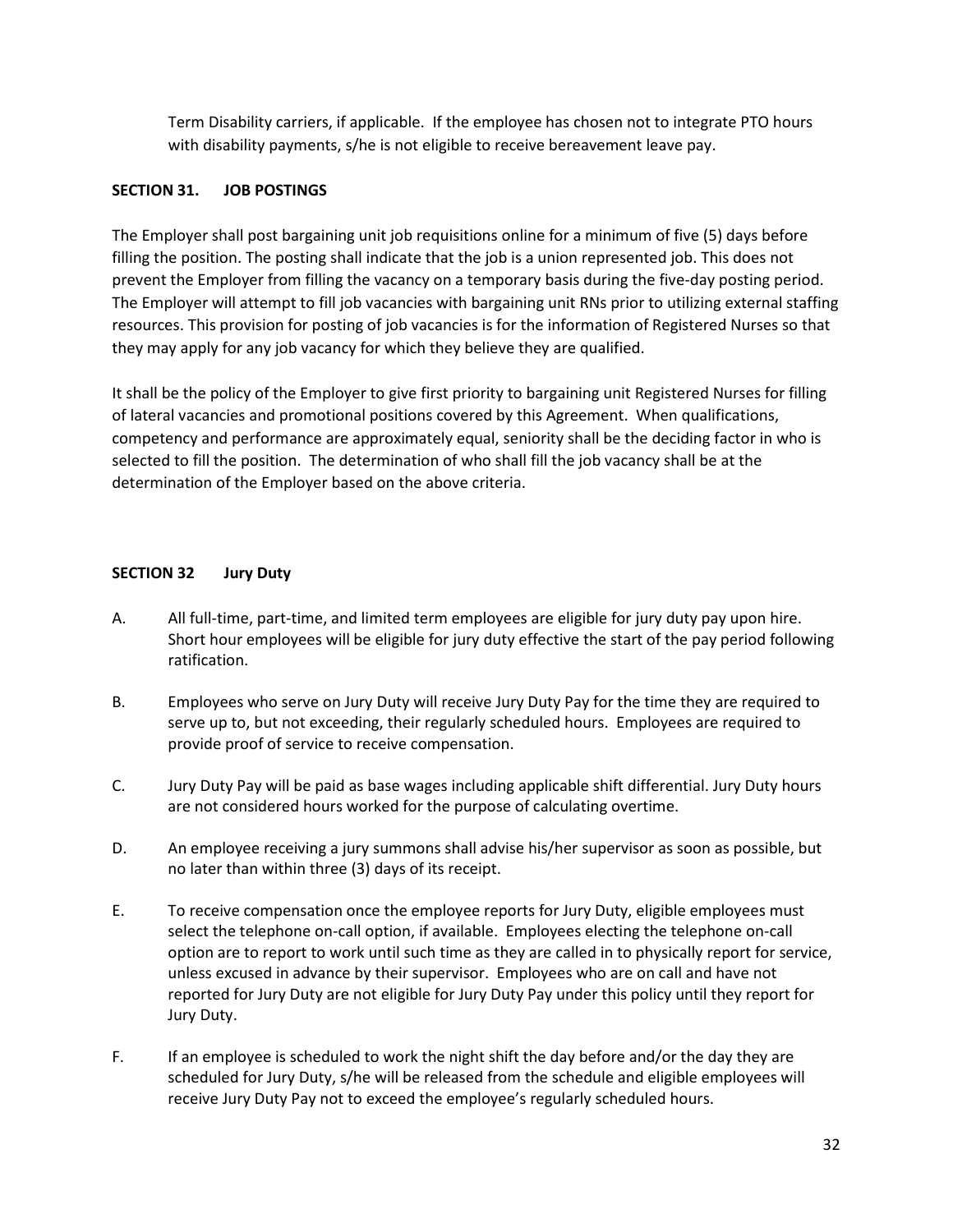- G. When an employee is required to serve on his/her scheduled days off, the employee will not receive Jury Duty Pay for those days.
- H. Employees who are on an approved leave of absence during which s/he is integrating PTO hours are eligible for and may request Jury Duty Pay. In such instances, Jury Duty Pay will be paid inlieu-of PTO hours. Employees should note that Jury Duty service during a leave of absence might impact their disability claim, since the hours could be considered work. Additionally, employees on leave for their own illness and/or injury should consider checking with their doctor to verify they are able to participate in Jury Duty. Any Jury Duty Pay the employee receives in-lieu-of PTO hours must be reported to the Employment Development Department (EDD) and Short-Term Disability/Long-Term Disability carriers, if applicable. If the Employee has chosen **not** to integrate PTO hours with disability payments, s/he is not eligible to receive Jury Duty Pay.
- I. An employee who has been selected and wishes to serve on a Civil Grand Jury that is voluntary in nature needs to provide advance notice and receive authorization from his/her supervisor prior to serving. If approved, the employee will utilize accrued PTO since Civil Grand Jury service that is voluntary in nature is excluded from coverage under this policy.
- J. If an employee is on Jury Duty for less than half of his/her shift, s/he should call his/her supervisor to find out whether s/he needs to return to work. The supervisor's decision will depend on a number of factors, including the time it takes the employee to get to work, length of shift remaining, and staffing. If the supervisor determines the employee doesn't need to return to work, the employee will receive Jury Duty Pay for the full shift. Supervisors have the option of excusing employees for the full shift in advance.

#### **SECTION 33. NO DISCRIMINATION**

Neither the Employer nor the Union shall discriminate for or against any employee or applicant for employment on account of sex, race, creed, color, religion, national origin, sexual orientation, age, physical or mental disability, or veteran's status to the extent required by law.

#### **SECTION 34. SAVINGS CLAUSE**

A. If any provision of this Agreement is found to be in conflict with the laws of the State of California or of the United States of America or any agency thereof, the remaining provisions of this Agreement shall remain in full force and effect.

#### **SECTION 35. ZIPPER CLAUSE**

This Agreement shall represent the complete and full agreement by the parties in respect to rates of pay, wages, hours of employment, or other conditions of employment which shall prevail during the term of this Agreement, and any such matters or subjects that are not covered in this Agreement expressly have been satisfactorily adjusted, compromised, or waived by the parties for the life of this Agreement/ Any and all other past practices or terms and conditions of employment that pre-date the existence of this Agreement are waived by the parties by their entry into this Agreement.